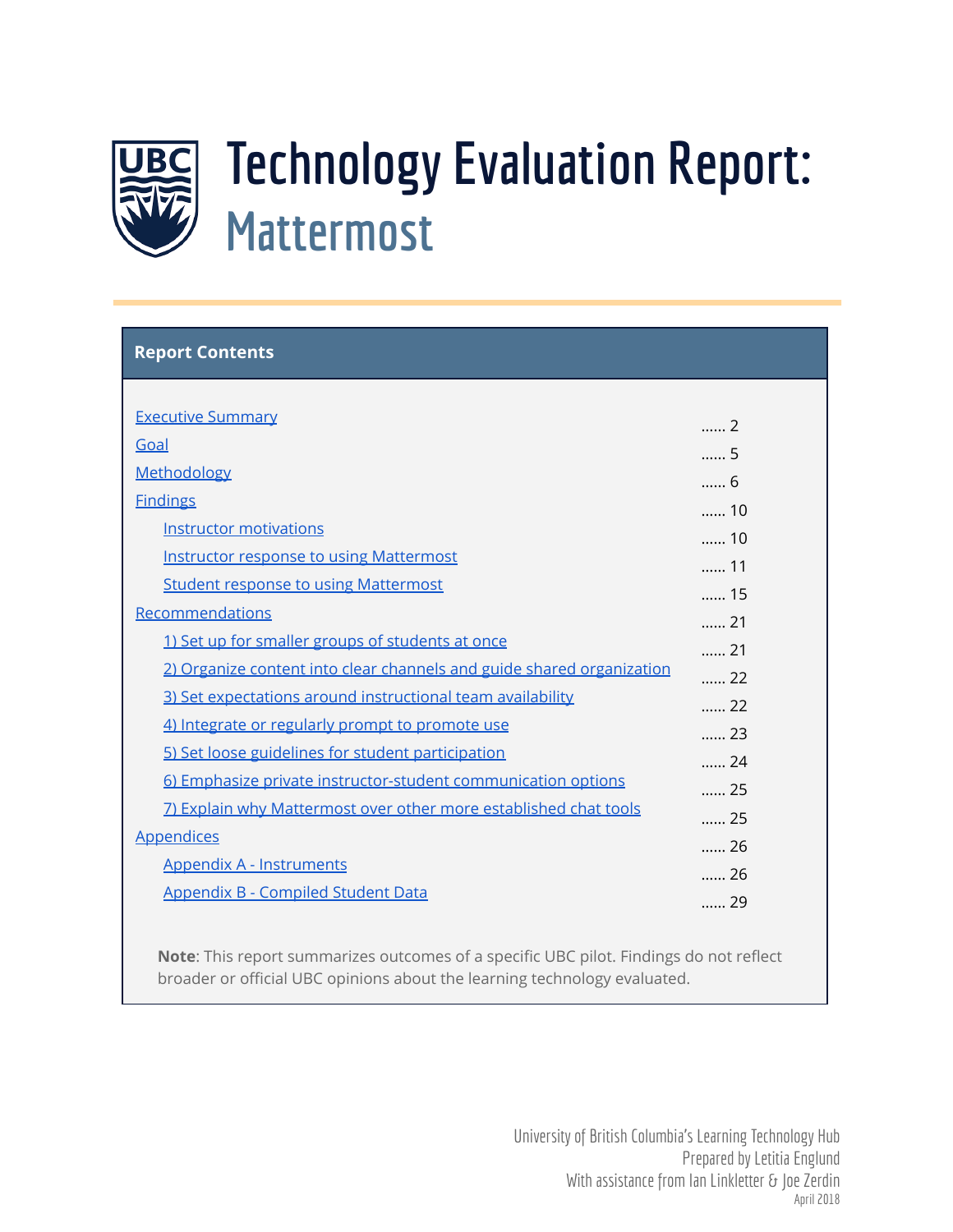# **Executive Summary**

This evaluation sought feedback from UBC instructors, teaching assistants, and students piloting Mattermost, a self-hosted open-source chat tool for facilitating online communication and collaboration. Seven instructors, one teaching assistant, and 202 students who had used Mattermost to complement a course were consulted between September 2017 and April 2018. The 11 courses in the official pilot were predominantly from Education but also included representatives from Arts and one from Science, although the latter did not ultimately roll out Mattermost to students. Half the courses were at the master's level, and first-year, third-year, and fourth-year courses comprised the rest. The majority of courses were online, with only a handful including an in-person classroom component.

Instructors generally noted pedagogical value in Mattermost for teaching because it helped keep communication flowing in their courses and cohorts. Most instructors felt Mattermost specifically improved 1-on-1 communication between themselves or the TAs and the students (particularly through private channels and direct messages), and many appreciated the opportunity to crowdsource basic answers to course questions by inviting students to interact with one another in public channels. Some instructors also thought Mattermost encouraged more informal conversation (both academic and non-academic) that fostered a sense of community, presented a modern interface with interactivity relevant to today's workplaces, and had the potential to offer learning spaces that could persist for students outside an individual course context.

As for issues, instructors struggled most with the real-time chat aspect pushing them to be more fluid with their time and work/life boundaries. Some were fine committing more time and energy to monitoring and responding to Mattermost; others pushed back (and this may account for some of the lack of uptake in those courses). Instructors also found it challenging to know how much to drive students to use the tool, recognizing that students are already weighed down by multiple technology platforms and outside commitments. And, as with instructors themselves, they wanted to respect not all students naturally gravitate toward this medium as a means of communication. Finally, some instructors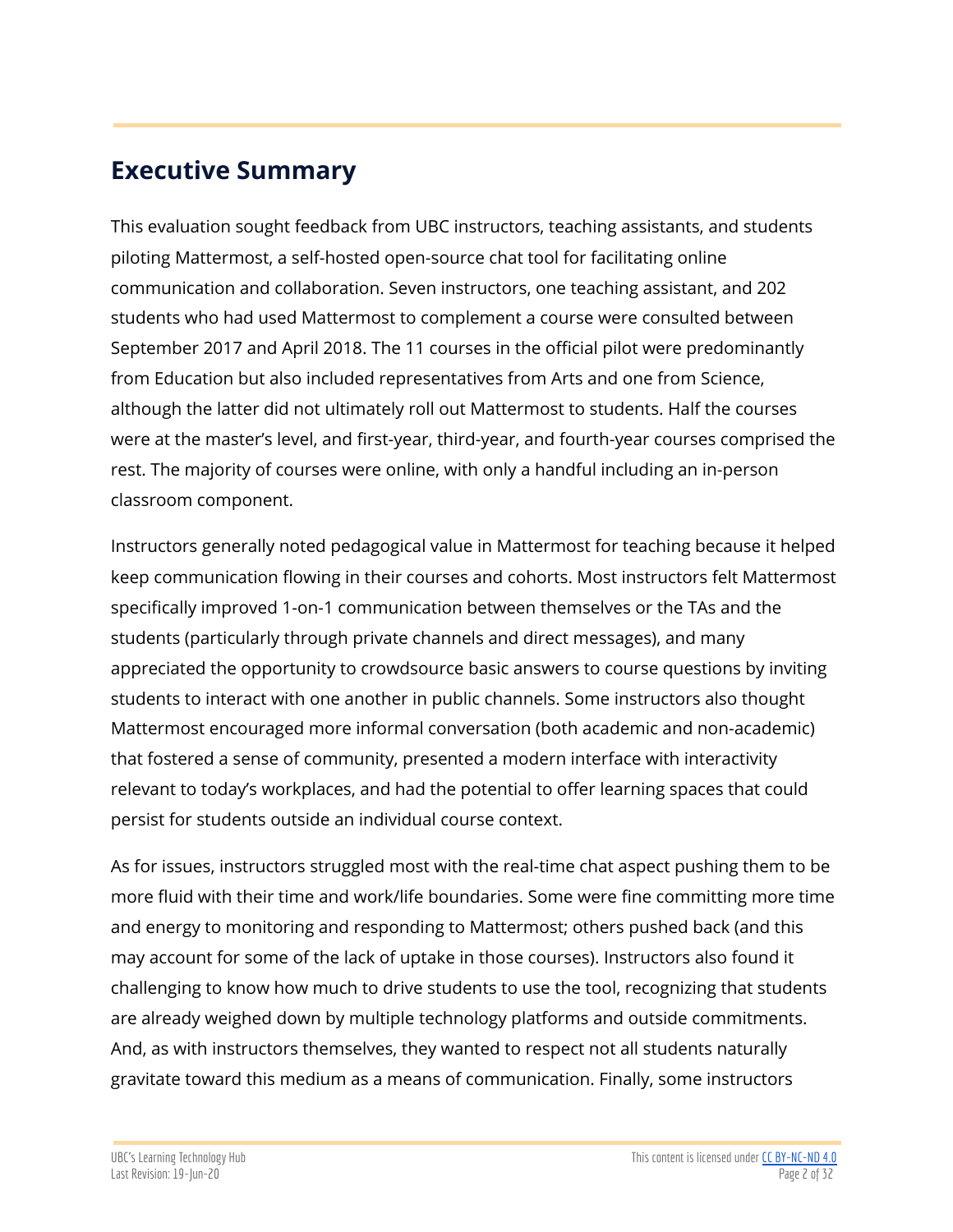wanted more functionality (especially better participation and activity statistics) from Mattermost to be able to use it more robustly as a teaching and research tool.

Students also saw pros and cons of using Mattermost, with nearly equal amounts reporting a neutral and positive experience overall (with minimal negative experiences). Some students thought Mattermost offered: 1) a stronger sense of connection with other students (due in part to improved ease of answering course-related questions with the help of peers), 2) several usable and useful features (in particular, timely notifications to draw the student's attention back to the course), 3) an immediacy to interactions with other students and instructional teams that helped remove work blockages more quickly, and 4) in the most active course specifically, a way to engage more informally around a course.

On the other hand, some students perceived that Mattermost presented: 1) an unwelcome additional external platform to access and log in to (with added frequency given its real-time nature), 2) a heightened sense of communication overload by adding this to the plethora of existing personal, professional, and academic communication mediums, 3) a few features with poor usability (or initial learnability) and in particular, channels becoming harder to parse the more content gets added, and 4) a feeling of being left out of discussions when timing seemed off for participating (whether due to time zone differences, non-academic commitments, or a desire to reflect more deeply first).

Based on this pilot's outcomes, the recommendations for how Mattermost could best be implemented at UBC include:

- 1. Setting up for smaller groups of students at once, so interacting feels manageable and meaningful
- 2. Organizing content into clear channels and guiding shared organization to improve usability
- 3. Setting clear expectations around instructional team availability, so students know what response times to expect
- 4. Integrating with the Learning Management System (LMS) or regularly prompting from primary course sites to promote use
- 5. Setting loose guidelines for student participation, possibly including:
	- a. Establishing explicit times for real-time discussions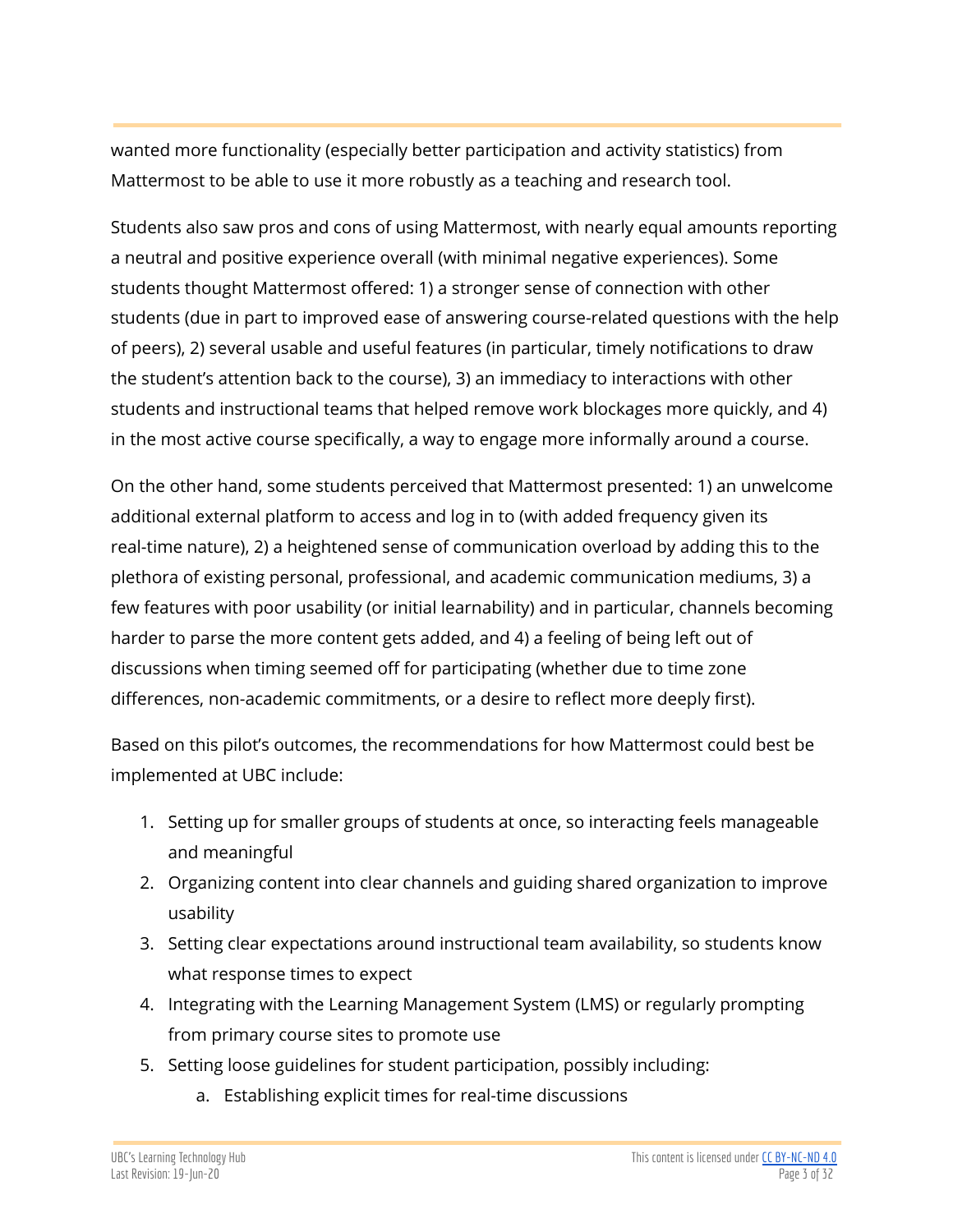- b. Highlighting a specific channel, hashtag, or thread each week to help students who aren't broadly engaged to focus on this one conversation
- c. Adding marks or badges to participating
- d. Assuring students they can still meaningfully contribute later (not everything has to be real-time)
- e. Helping students determine reasonable and manageable limits to their platform use
- 6. Emphasizing private communication options with instructors or TAs, especially for fully online courses
- 7. Explaining why Mattermost over other more established chat tools, using this opportunity to educate more on the importance of privacy

Implementing Mattermost with these recommendations may help resolve some of the concerns brought forward by instructional teams and students and improve future users' perceptions of the tool's pedagogical value.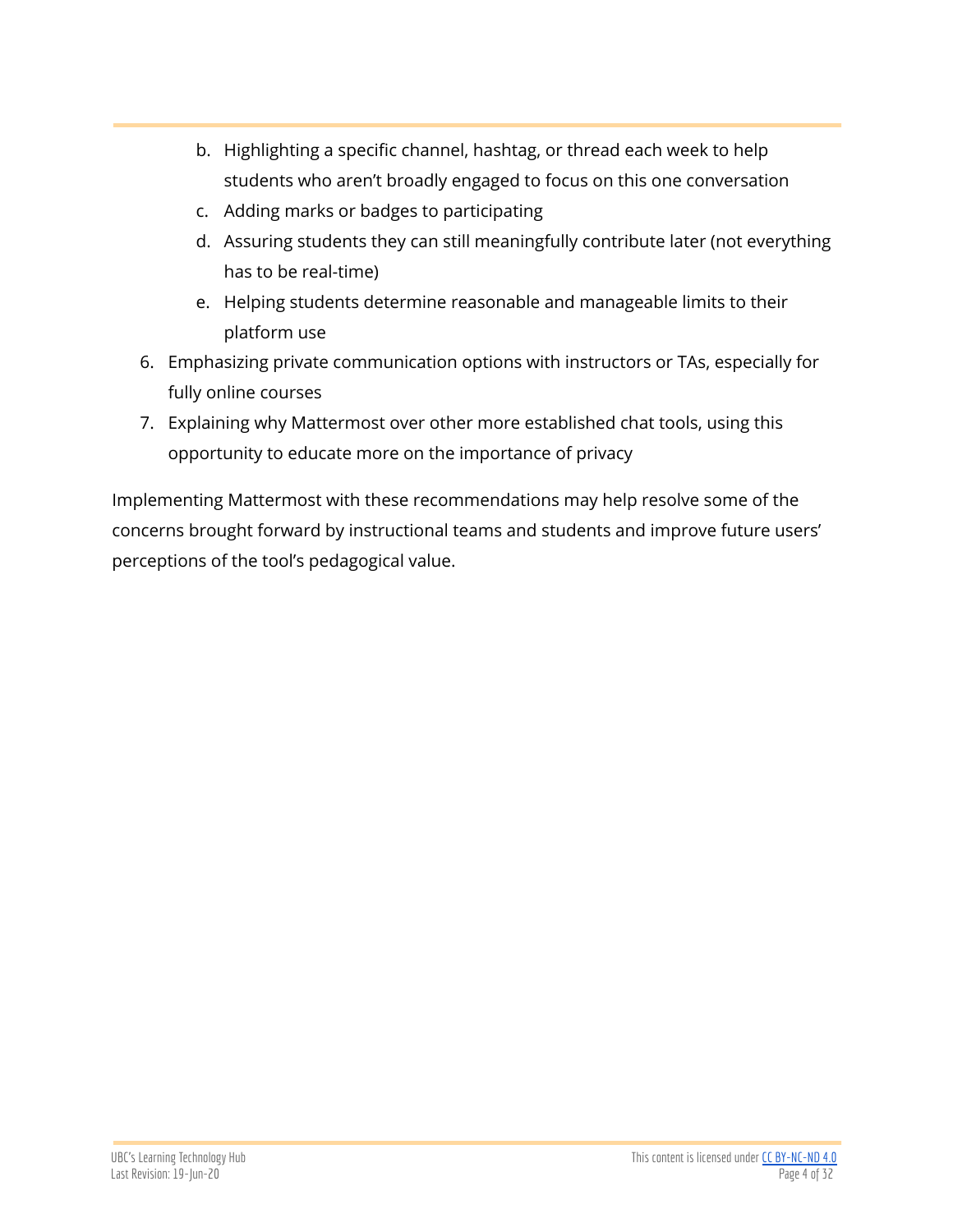# <span id="page-4-0"></span>**Goal**

This evaluation sought feedback from UBC instructors, teaching assistants (TAs), and students piloting Mattermost, a self-hosted open-source chat tool for facilitating online communication and collaboration.

In the context of teaching and learning, Mattermost allows for the creation of course- or cohort-based "teams". Each team gets access to an online space (available through a website login or installing a desktop or mobile app), where instructors and students can freely share messages and files. Conversations can occur in public channels (which everyone may join/participate in), private channels (constrained to specific individuals), and 1-on-1 direct messages.

In Mattermost, real-time and asynchronous communication are combined, meaning quick flurries of messages (i.e., chats) and slower-evolving threaded discussions can coexist in the same space. All types of posts are persistent and searchable, so individuals can follow conversations as they happen or return to track them later on.

Mattermost was selected to pilot at UBC because of the need for a chat tool, specifically one that could support fully online courses and programs while still respecting the privacy policies of the province. A more rudimentary tool called Blackboard Instant Messenger (BBIM) was previously decommissioned (due to high licensing costs, low usage, and approaching end-of-life for the product<sup>1</sup>), leaving a void for those UBC instructors relying on it in their courses.

The Faculty of Education developed use case studies to drive the replacement project and worked with LT Hub to generate a list of requirements for a new tool<sup>2</sup>. An environmental scan was conducted to find chat tools that met the primary requirements, narrowing the field to six candidates. Further requirements were then adapted into a rubric and two technologies (Rocket.Chat and Mattermost) surfaced as finalists. Both were installed on

<sup>&</sup>lt;sup>1</sup> See [bulletin](https://blackboard.secure.force.com/apex/publickbarticleview?id=kAA3900000000H8) on Blackboard's site.

<sup>&</sup>lt;sup>2</sup> This list incorporated pedagogical, technological, usability, and accessibility requirements based on Tony Bates's SECTIONS [framework.](https://www.tonybates.ca/2015/01/03/choosing-a-model-for-media-selection/)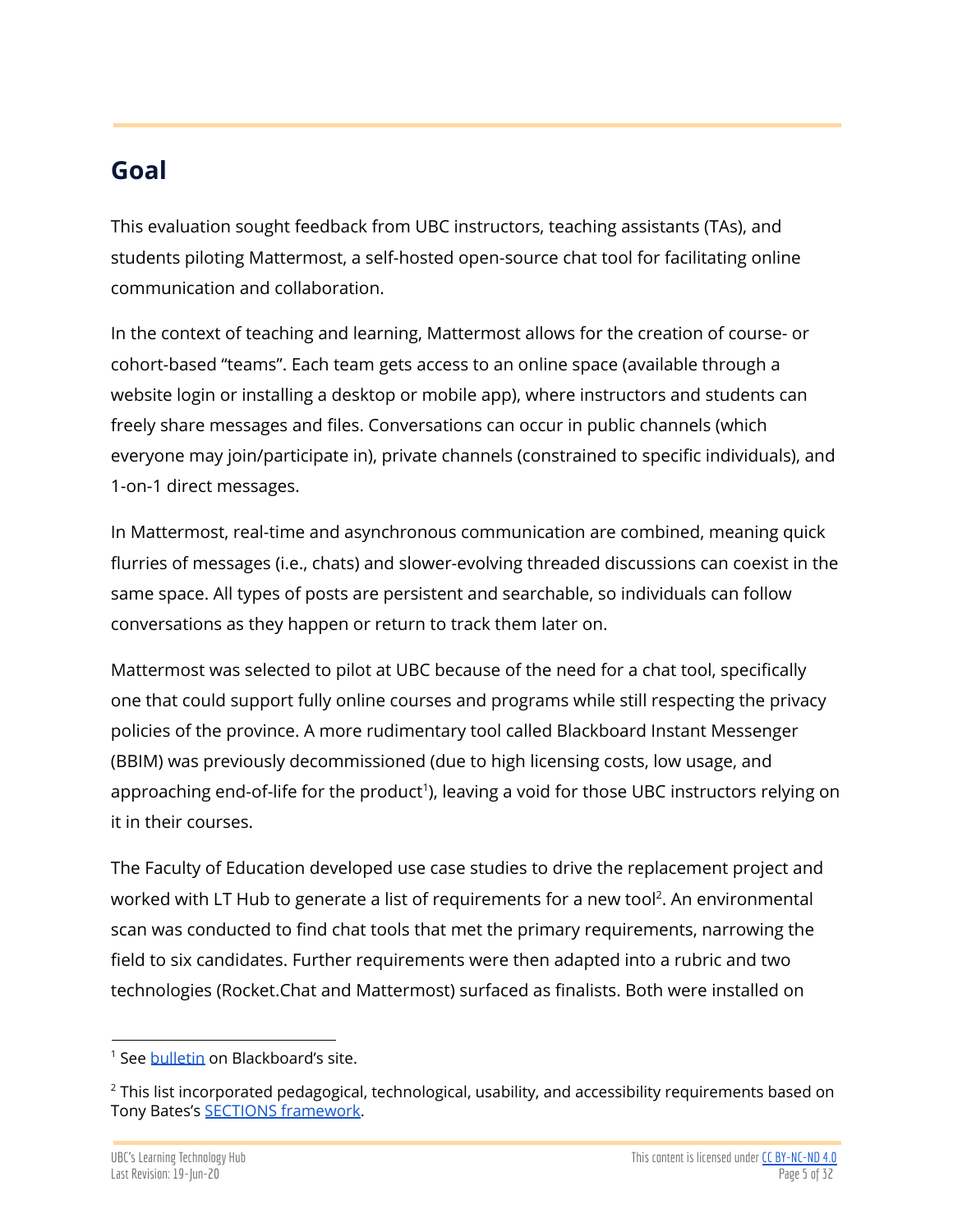UBC servers for more thorough evaluation and testing with UBC Learning Technology Hub staff and Faculty of Education stakeholders. Mattermost emerged as the top candidate due to a simpler user interface and relative lack of bugs.

This report will detail the methodology used in evaluating Mattermost, why instructors chose to pilot it, the potential pedagogical value identified by people in the pilot, and how the tool could best be implemented at UBC.

# <span id="page-5-0"></span>**Methodology**

The Mattermost official pilot ran during the 2017/18 W1 and W2 terms in 11 courses, although many instructors had also used Mattermost in previous terms<sup>3</sup>. Seven instructors and one TA were interviewed near the end of the relevant term. Each interview consisted of 16 questions (see [Appendix](#page-25-2) A.1), directly or indirectly addressed during in-person meetings.

Students from 9 of the 11 courses were asked to respond to online surveys at the end of the relevant term; 202 in total responded prior to mid-April 2018. At the time of the survey, all students had been provided a Mattermost team environment to use for the duration of their course or cohort (lasting a minimum of one term). The student survey included 11 questions, although Course 6 chose to use a single, open-ended question instead (see [Appendix](#page-26-0) A.2 and [A.3](#page-27-0) for both versions).

The courses in the official pilot were predominantly from Education but also included representatives from Arts (Psychology and Political Science) and one from Science (Atmospheric Science), although the latter did not ultimately roll out Mattermost to the students. Half the courses were at the master's level, and first-year, third-year, and fourth-year courses comprised the rest. The majority of courses were online, with only a handful including an in-person classroom component.

All but one instructor left the use of Mattermost optional for students (though some required initial registration) and no instructors graded the interactions (though a few did allow this to increase participation marks).

<sup>&</sup>lt;sup>3</sup> Mattermost has been operational at UBC since April 2016, piloting with the original use cases.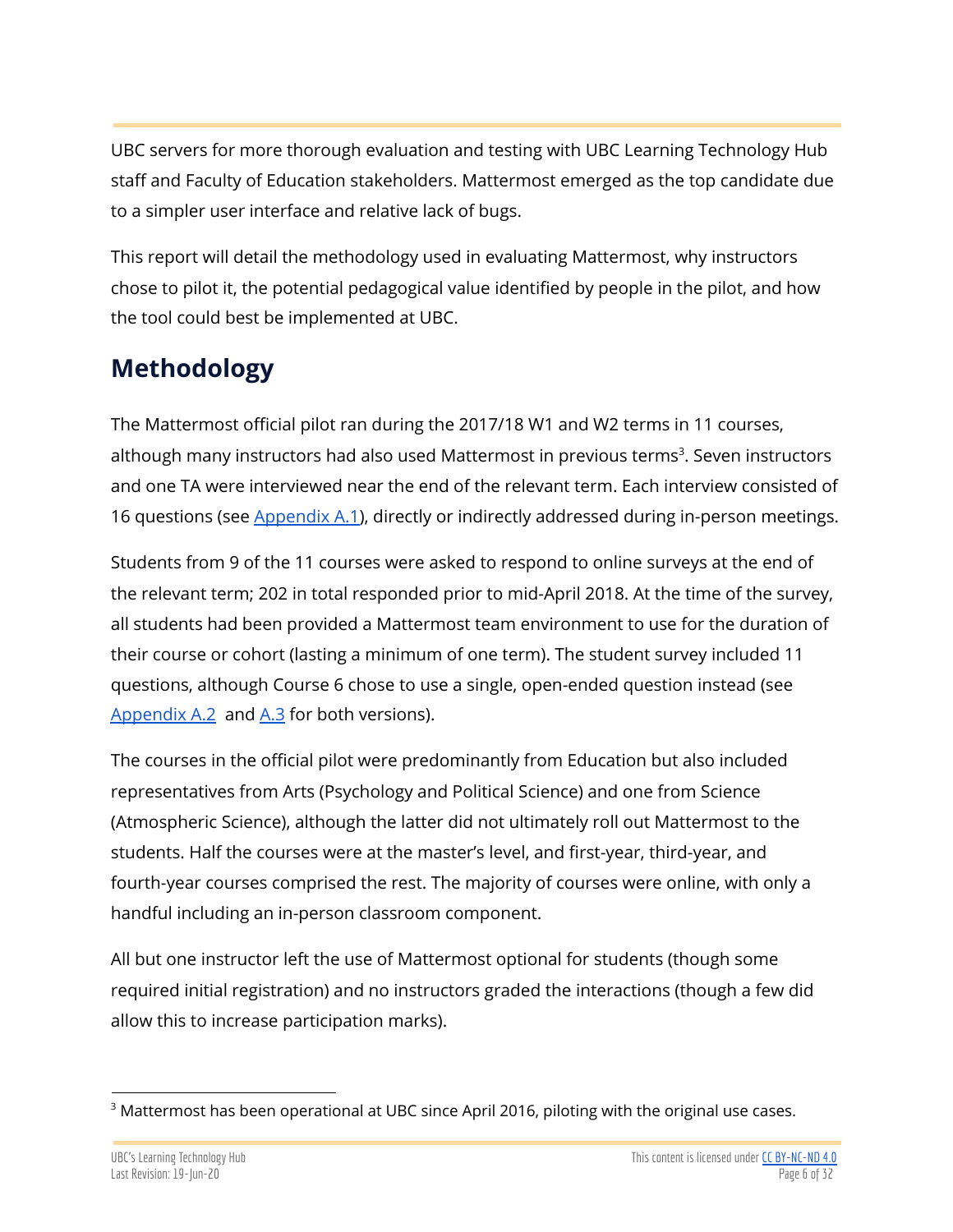The primary difference in tool application was how active/responsive instructional teams were in the platform. Some instructors and TAs actively encouraged Mattermost use with public prompting and/or quick response times; others were more hands-off about use and/or responded more as was convenient.

Course Faculty Type Environment Enrolled / Response Rate Instructional Interactivity Course 1 | Science | Course 1st Year Online 300+ students (not surveyed) n/a Course 2 | Education | Cohort Master's Level Online | 15 students 27% responded High Course 3 | Education | Cohort Master's Level Online 25 students 68% responded High Course 4 | Education | Course Master's Level Online 36 students 3% responded Medium Course 5 | Education | Course Master's Level Online 24 students 8% responded Low Course 6 | Education | Course Master's Level Online | 47 students 89% responded High Course 7 | Education | Course Master's Level Online 23 students (not surveyed) Medium Course 8 | Arts | Course 4th Year Blended 16 students 88% responded High Course 9 | Arts | Course 1st Year Online 110 students 61% responded Low Course 10 | Arts | Course 1st Year Online 75 students 57% responded Low Course 11 | Arts | Course 3rd Year Blended 170 students 3.5% responded Low

Summarized details for each course are provided below.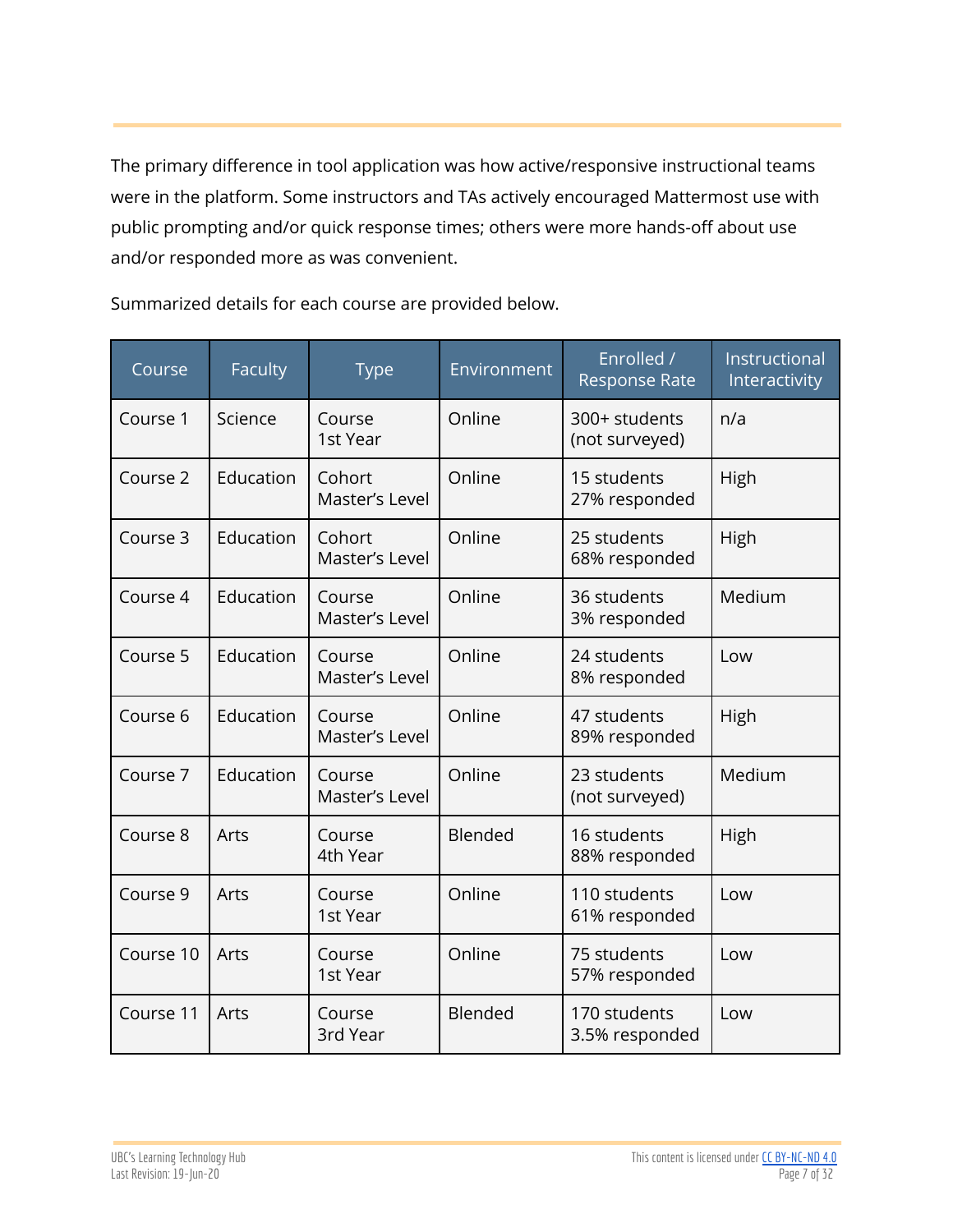While no classroom data was gathered, support staff were able to provide numbers for each active course that reflect high-level usage on public and private channels.

| Course   | <b>Students</b><br>Registered | Channels              | Posts Breakdown                                                                                                                                                                                | % Private<br>Posts |
|----------|-------------------------------|-----------------------|------------------------------------------------------------------------------------------------------------------------------------------------------------------------------------------------|--------------------|
| Course 2 | 13/15<br>students             | 3 public<br>5 private | 44 public posts:<br>"Town Square" - 43 posts<br>"Off-Topic" - 0 posts<br>"Tech Help" - 1 post<br>1,094 private posts                                                                           | 96%<br>private     |
| Course 3 | 25/25<br>students             | 3 public<br>5 private | 383 public posts:<br>"Town Square" - 354 posts<br>"Off-Topic" - 28 posts<br>"Tech Help" - 1 post<br>9,083 private posts                                                                        | 96%<br>private     |
| Course 4 | 12/36<br>students             | 5 public<br>1 private | 42 public posts:<br>"Town Square" - 23 posts<br>"Off-Topic" - 18 posts<br>"Tech Help" - 1 post<br>6 private posts                                                                              | 13%<br>private     |
| Course 5 | 20/24<br>students             | 4 public<br>4 private | 104 public posts:<br>"Town Square" - 79 posts<br>"Off-Topic" - 24 posts<br>"Tech Help" - 1 post<br>45 private posts                                                                            | 30%<br>private     |
| Course 6 | 43/47<br>students             | 5 public<br>4 private | 1,286 public posts:<br>"Town Square" - 713 posts<br>"Off-Topic" - 96 posts<br>"Tech Help" - 3 posts<br>"Knowledge Sharing" - 353 posts<br>"Mechanization: B&A"- 121 posts<br>179 private posts | 12%<br>private     |
| Course 7 | 23/23<br>students             | 3 public<br>3 private | 104 public posts:<br>"Town Square" - 71 posts<br>"Off-Topic" - 32 posts                                                                                                                        | 66%<br>private     |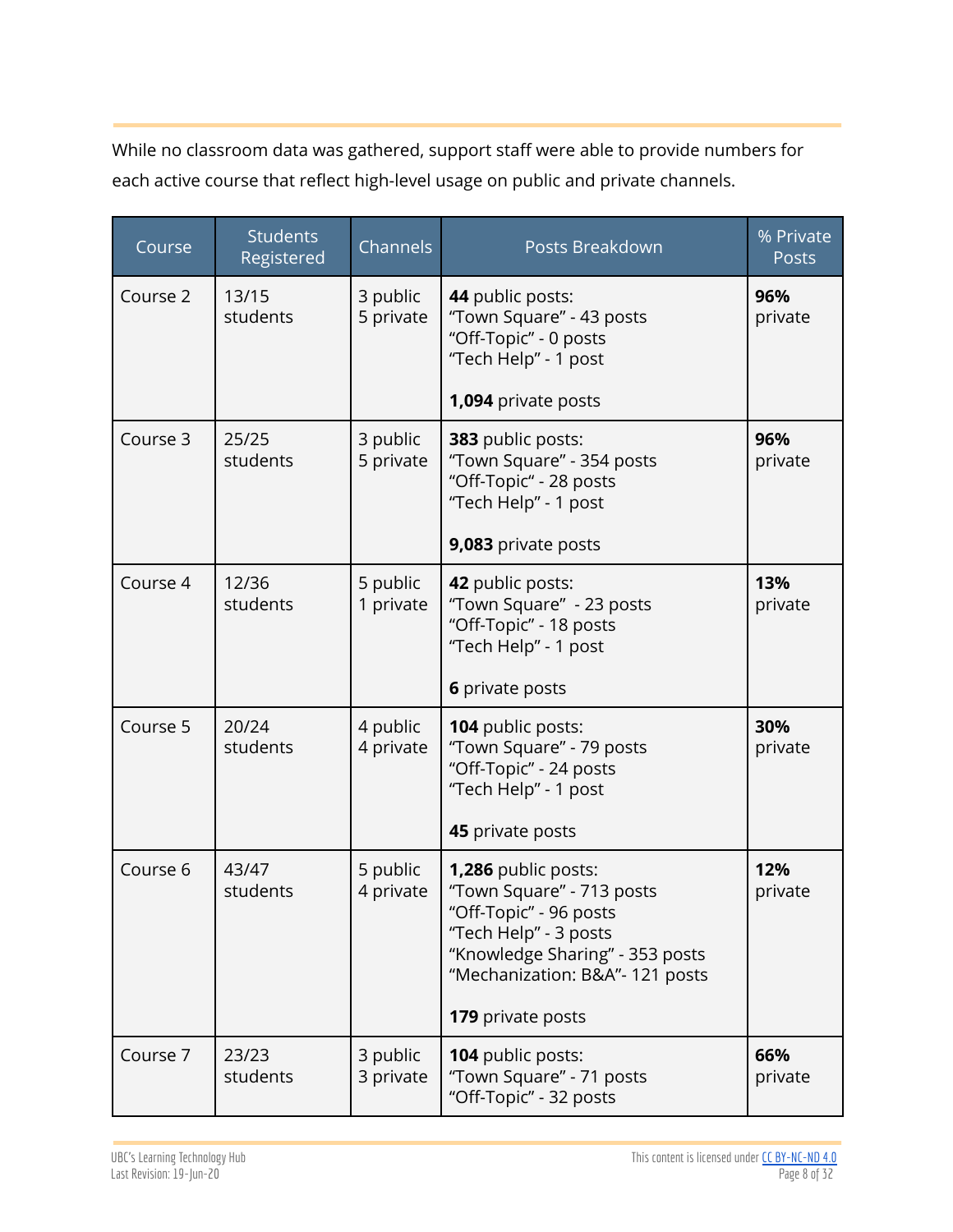|           |                     |                       | "Tech Help" - 1 post                                                                                                                                                                                                                                                           |                |
|-----------|---------------------|-----------------------|--------------------------------------------------------------------------------------------------------------------------------------------------------------------------------------------------------------------------------------------------------------------------------|----------------|
|           |                     |                       | 199 private posts                                                                                                                                                                                                                                                              |                |
| Course 8  | 16/16<br>students   | 6 public<br>1 private | 103 public posts:<br>"Classroom" - 62 posts<br>"Tech Help" - 0 posts<br>"Course documents" - 34 posts<br>"Qualitative" - 0 posts<br>"Quantitative" - 0 posts<br>"Theory" - 7 posts<br>27 private posts                                                                         | 21%<br>private |
| Course 9  | 83/110<br>students  | 7 public<br>1 private | 356 public posts:<br>"Gathering Place" - 224 posts<br>"Off-Topic" - 4 posts<br>"Tech Help" - 0 posts<br>"Peer Material Qs" - 13 posts<br>"Peer Online Support" - 18 posts<br>"Instructor's Office Hours" - 70 posts<br>"TA's Office Hours" - 26 posts<br>214 private posts     | 38%<br>private |
| Course 10 | 52/75<br>students   | 7 public<br>0 private | 404 public posts:<br>"Gathering Place" - 175 posts<br>"Off-Topic" - 5 posts<br>"Tech Help" - 11 posts<br>"Peer Online Support" - 41 posts<br>"Peer Quiz questions" - 83 posts<br>"Instructor's Office Hours" - 60 posts<br>"TA's Office Hours" - 29 posts<br>164 private posts | 29%<br>private |
| Course 11 | 131/180<br>students | 3 public<br>3 private | 262 public posts:<br>"Gathering Place" - 256 posts<br>"Off-Topic" - 6 posts<br>"Tech Help" - 0 posts                                                                                                                                                                           | 42%<br>private |
|           |                     |                       | 192 private posts                                                                                                                                                                                                                                                              |                |

The table above shows public posts (from public channels in a course) and private posts (from private channels in a course). Direct messages are the third type and exist outside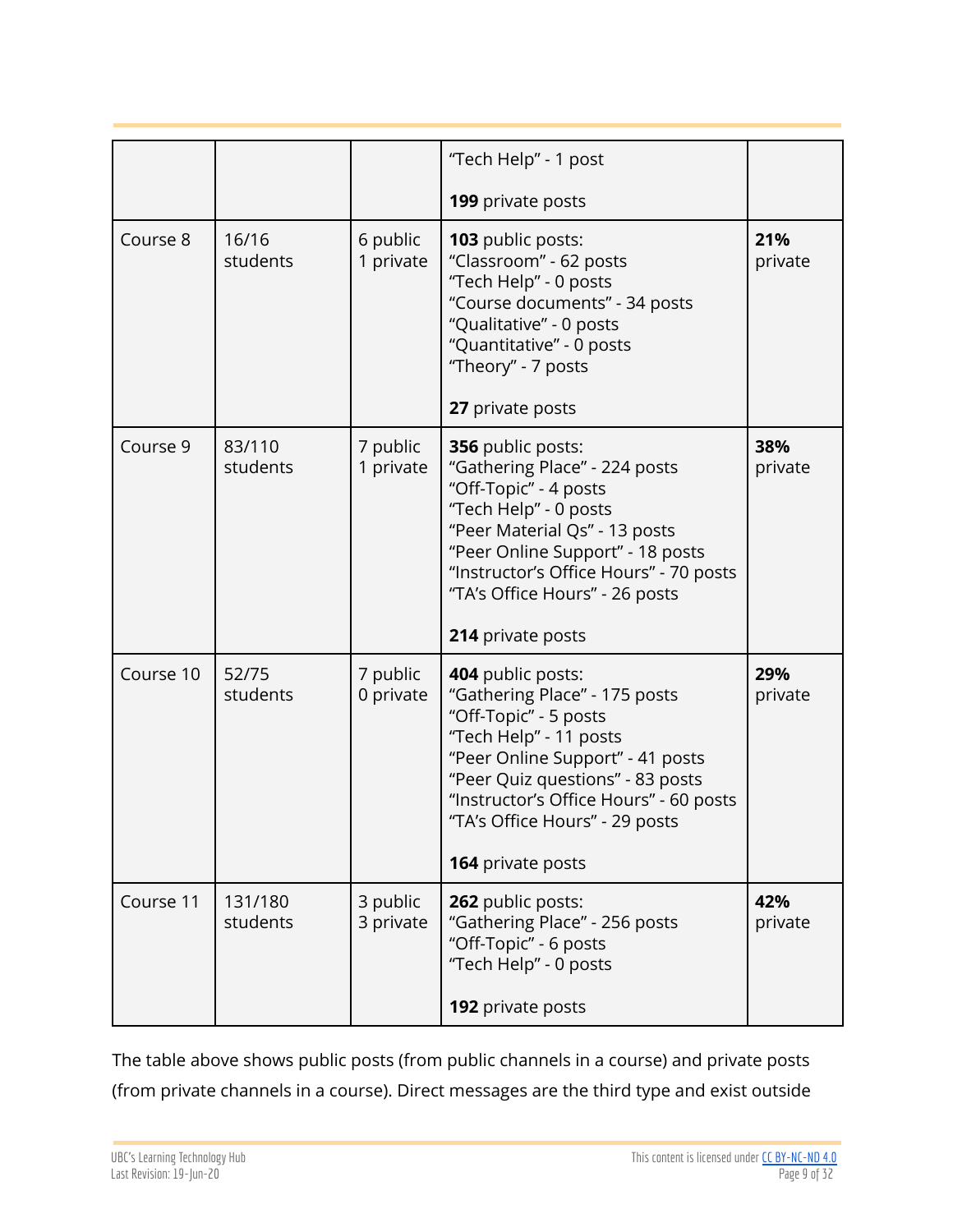the course team. As such, private direct message counts on a per-course basis were not available; however, it is notable that for all courses using Mattermost (which included courses and teams outside the official pilot), direct messages accounted for about 60% of all posts.

# <span id="page-9-0"></span>**Findings**

# <span id="page-9-1"></span>**Instructor motivations**

Instructors expressed two primary, interrelated goals in using a team chat tool like Mattermost: 1) to improve their efficiency in communicating with students in a course and 2) to enhance the student experience generally, especially for distance courses.

## **Improve efficiency in communicating with students**

To the first point, most Instructors acknowledged a challenge in keeping up with UBC email, "*which sometimes can be quite annoying*" due to the volume of messages. A chat tool offered an attractive way for these instructors to filter out messages pertaining to a particular course or cohort, a way to "*declog their mailbox*" and "*avoid the streams of emails with individual students*" that can be hard to follow and manage in one inbox. Some explicitly told students chat was their "*preferred mode of communication*" and planned to respond more quickly via chat than they traditionally did by email, since the messages would theoretically be surfaced more easily.

Most instructors also saw a way of improving efficiency by outsourcing the answering of common course questions (often answer-able from a syllabus) to the class as a whole. The thought was "*if somebody had a question they could ask it on [chat]*" in a public channel, and thereby hopefully eliminate the relatively "*long wait*" for an instructor's 1-on-1 response (often made longer for distance courses where students and instructors may be in significantly different time zones). "*If they can't ask us, they can at least ask their peers*" and more quickly "*ease this sense of not being sure what's going on*", particularly with regard to assignment requirements and due dates or basic "*clarification for key terms and concepts*" in course readings.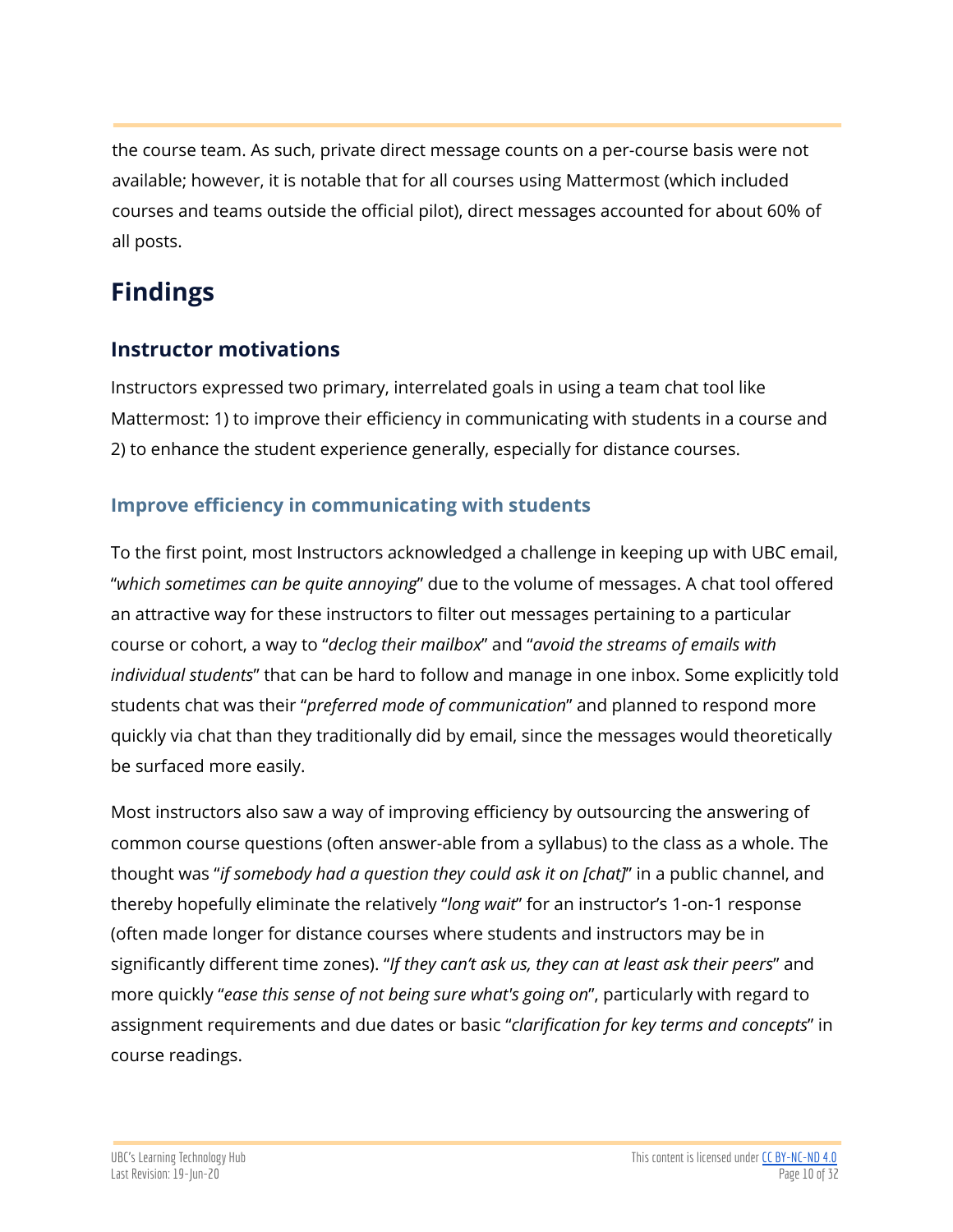#### **Enhance the student community experience**

To the second point, both in answering one another's specific questions and discussing the course or related topics generally, most instructors also viewed chat "*as a way to create community*" and "*encourage some sort of socializing*" publicly or privately, so students could better "*connect to their classroom*". The idea was a tool could provide a nice "*one-stop shop*" for communication both formal and informal and ideally add to a stronger sense of cohesion for the students. Especially for the fully online courses and cohorts, "*everything is asynchronous, they do feel that disconnect*" normally, and "*if we know that student interaction is important, then online students should have student interaction too*".

#### <span id="page-10-0"></span>**Instructor response to using Mattermost**

In terms of achieving the instructor goals, Mattermost seemed to clearly help with the first, increasing the efficiency of instructor-student communication.

#### <span id="page-10-1"></span>**Good 1-on-1 instructor-student communication**

Most instructors found better ease particularly in reaching individual students, often either using private channels—"*that was a great way to chat with them*"—or direct messages—"*that's how I provided feedback*". The benefit of Mattermost as a medium for this communication was severalfold. One, "*it didn't have to be long and formal*" the way this sometimes felt over email (with greetings and sign-offs and signatures); rather, "*we could just have a quick dialogue connection and move forward*". Two, "*it's close and yet not too close*", that is, Mattermost chatting provided a sense for students "*they have my focus and undivided attention*" in real time yet "*at the same time, it's quiet*" without the video or audio component "*some people shy away from*". Three, for blended courses, "*if they weren't on campus we could have a conversation about what [they're] working on*" during regular office hours, without students having to make an extra trip out.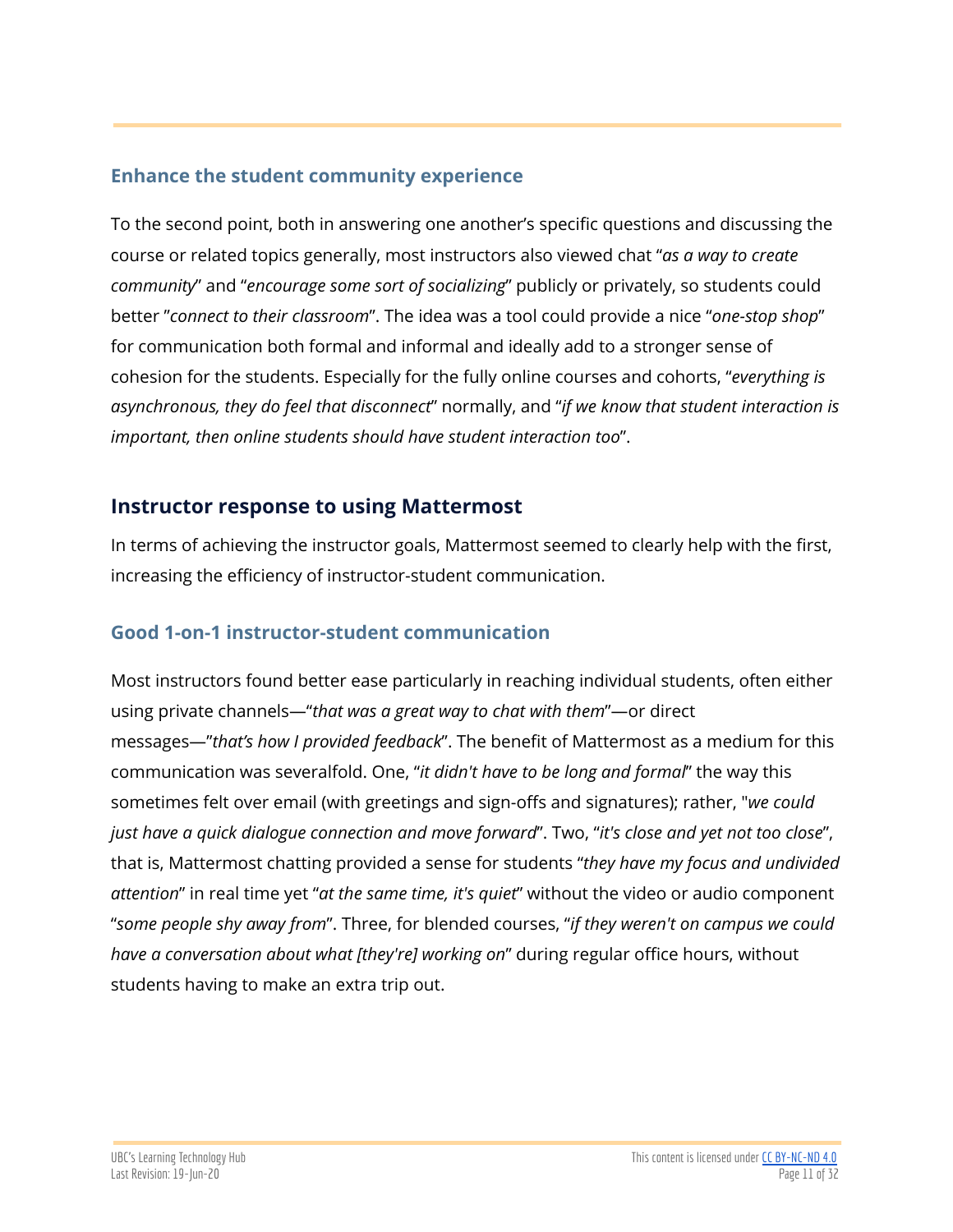#### <span id="page-11-0"></span>**Ability for peers to answer each other's questions**

Many instructors also felt the crowdsourcing of basic questions to other students ended up being an important part of this increased efficiency. "*In many cases, they will ask questions in the open town square environment*" instead of asking privately, and often "*someone else could provide the answer without me*". The ability to reach out to peers in some courses helped substantially, so that even "*the clarification of terminology and notions of how to do things was way clearer for all of them*". Part of the benefit here was "*avoiding that small problem becomes a mountain problem*"—when one student had a question that ended up being an issue for several students, the answer was immediately available to everyone (rather than sitting unanswered for some in an instructor or TA inbox). Additionally, for deeper questions, "*if a student is doing that, if they're answering questions, they're benefiting themselves*" further by explaining course content to peers.

#### **Stronger sense of online community**

The second instructor goal of fostering community also appeared aided by Mattermost, at least for those courses where students took to the platform. From several instructors' point of view, Mattermost supported a more informal communication between students. "*They have super rich conversations that had nothing to do with me*" and would sometimes reach out to each other "*to talk in non-academic ways*". But the conversations were also of a friendly academic type, "*asking each other 'hey what are you doing with regards to this activity?' or 'I just saw this and I thought I would share it with you'*". Mattermost seemed to provide "*a positive and non-threatening environment*" for deeper connection on both levels in these more active courses, resulting in "*a space for growth in learning*" collaboratively. In larger courses especially, "*it's kind of hard to get to [every] person*" who doesn't understand something, but the community helped fill in the knowledge gaps, and one instructor reported "*just anecdotally, I saw more study groups forming*" in a blended course through Mattermost.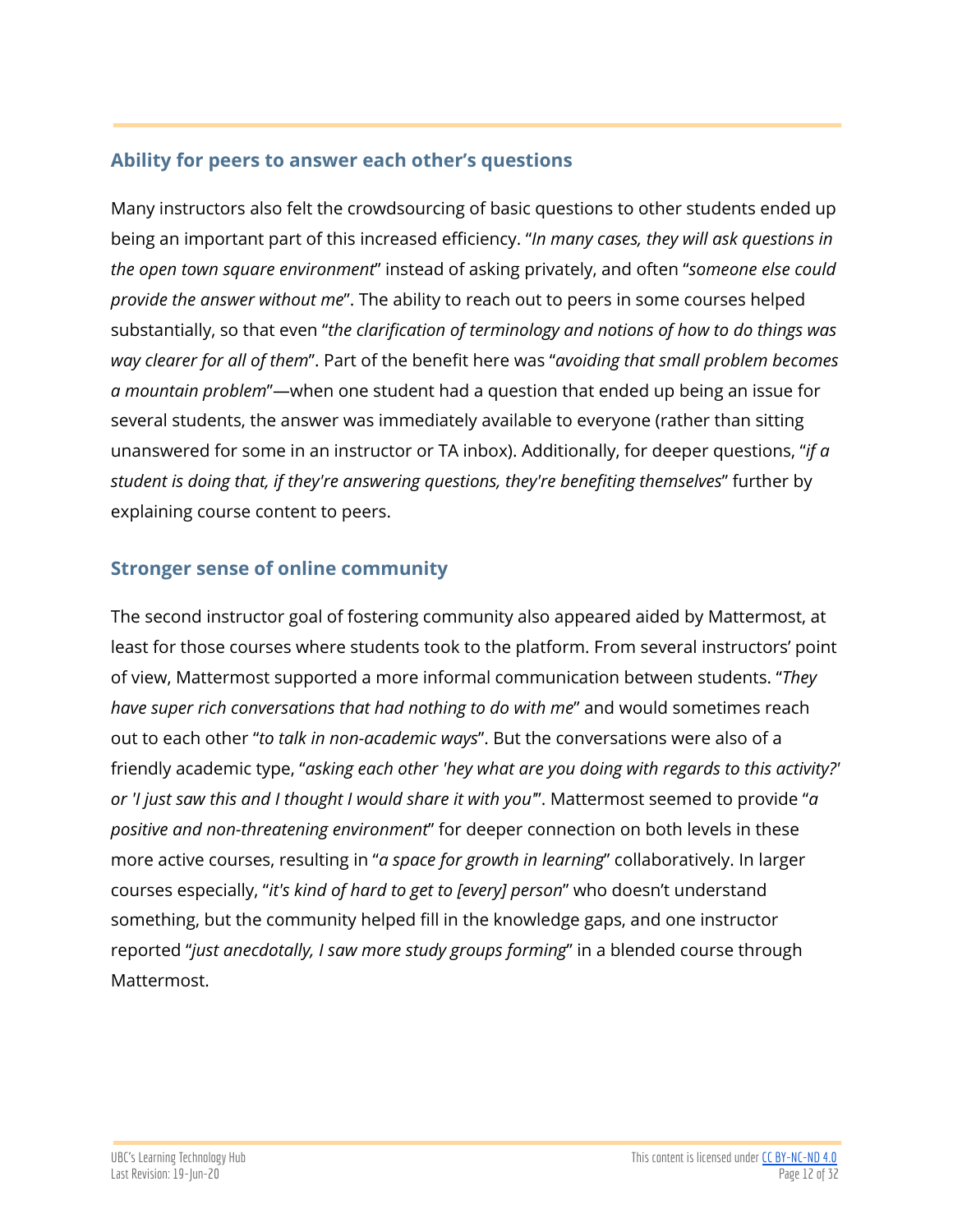#### <span id="page-12-0"></span>**Modern, relevant interface and interactivity**

The modernity of Mattermost was another benefit brought up by the majority of instructors. "*The layout and how you can move between the different channels, it all seems to be more explicit and visually available and intuitive*" than a lot of other teaching tools out there. For most instructors, "*it seems clean and efficient*" and "*more user-friendly*" overall, and a couple instructors stressed the importance of this for the students as well. Since all technology teaches students "*behavioural patterns*" in interacting with it, "*if people can get familiar with these kind of tools that are actually being used in real environments, that's kind of meta teaching*". In other words, teaching with a modern tool that mirrors the functionality of something currently popular in real-world workplaces (i.e., Slack) offers an added bonus for students of familiarizing them with a new but increasingly common medium. And for those already familiar with similar technology, "*they knew how to use it and they just used it*" with "*zero conversations about tech support*", making this a "*low-cost tool*" to incorporate.

#### **Potential of persistent learning space**

Finally, many instructors were excited by the potential of Mattermost in creating more persistent learning spaces. Sometimes "*you want to enable and foster a community*" in teaching, not just an individual course, particularly at a master's level. These instructors thought many students "*invest a lot of time and resources and providing information and responding to prompts and assignments*", so why not continue to give them access to this space they've taken such ownership of? Some future use cases suggested for Mattermost included allowing cohorts to establish and keep a space throughout and after their time at UBC, inviting alumni into existing spaces to create connections with new graduates, and organizing general communities around a topic that could cross disciplines and even include the general public.

#### <span id="page-12-1"></span>**Pressure on instructional team work-life boundaries**

As for downsides, the biggest issue mentioned by all instructors—though not all framed it this way—was how the real-time chat aspect pushed them to be more generous with their time and work/life boundaries. With multiple ways of accessing the platform and receiving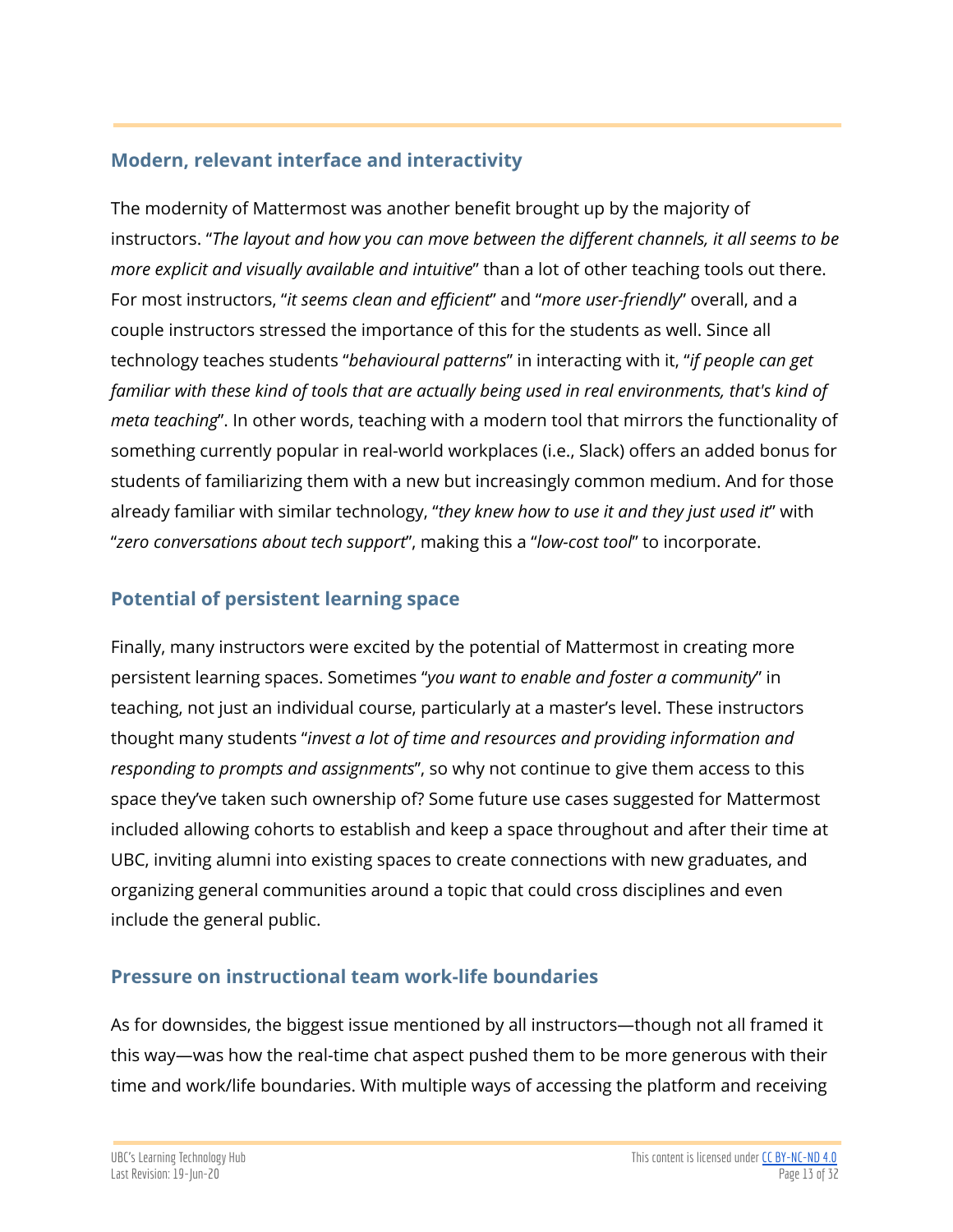notifications on the go, Mattermost could easily become a 24/7 commitment, particularly in larger courses ("*when you've got 150 students, there's an expectation to always be around*"). For some instructors, heavy involvement seemed a fair trade-off. "*At work I use the web environment, at home I use the desktop app, while I'm commuting I use the phone*" so "*I'm really really responding to them all the time*" and that was okay. For others, "*I didn't want to have to respond right away*" or feel obligated to multitask all day as "*it's not just a matter of workload, it's also about splitting one's attention*" constantly. Instructors tried setting explicit unavailable hours ("*boundaries to create space*"), using email instead of push notifications ("*so it's not tormenting me the whole time*"), turning off all notifications (otherwise "*there was something dinging all the time*") or avoiding installing apps in the first place (knowing with these "*I wouldn't have a life*"). But pushing back in this way did leave some instructors worried they were working against the concept of real-time chat, i.e., not doing it right<sup>4</sup>.

#### <span id="page-13-0"></span>**Unclear how much to encourage student uptake**

Trying to decide how much to push student participation was another challenge to work through, especially since most instructors preferred tool use "*to have developed organically*" without prompting or requirements. In courses with less uptake, instructors could see "*it was one additional layer of technological connection*" that was not necessarily wanted or needed (partly "*because it's external to [the LMS]*"). So students "*stuck with what they knew they had to do in terms of grades and requirements*" and connected with each other through already-known platforms (e.g., UBC's LMS, Facebook) instead. Even in courses with more uptake, instructors recognized that "*some students gravitate to this as a communication tool*" whereas "*some students didn't want to engage that way at all*" or "*feel uncomfortable with the trend of more and more and more*" to keep them online, so it was hard to know how much to force interaction on Mattermost (as well as how they would go about grading that interaction fairly in the future). Particularly in the master's program, "*the amount of obligations and responsibilities that they have*" in and outside academics was a concern, as well as the sometimes less tech-savvy inclinations of more mature students.

 $4$  One instructor of a blended course noted it would feel like a better use of this additional course time to "*have a one-on-one"* with more students*, "rather than spending more time opening up something and typing into it*", essentially combining "*10 [online] interactions into 1*".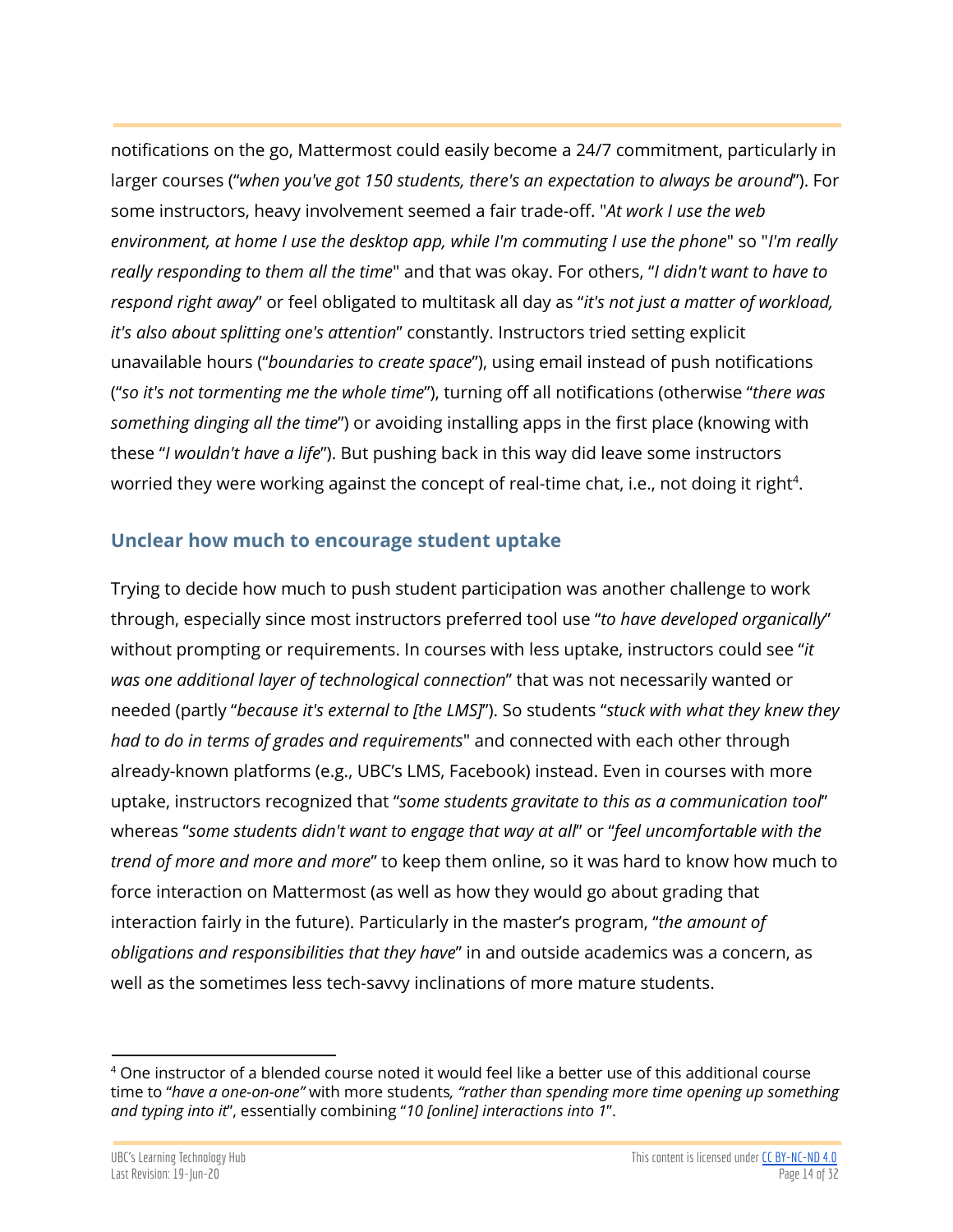#### **Missing functionality**

Finally, some instructors expressed a desire for more functionality<sup>5</sup> in Mattermost to increase its pedagogical and research value. Specifically, requests included easier access to participation statistics (of which there is little currently) for grading and self-reflection purposes<sup>6</sup>, better integration with other learning tools (primarily the LMS), more restrictions on what students can and can't do in groups and channels, and the ability to directly embed content from links to ease playing catch-up on past conversations.

#### <span id="page-14-0"></span>**Student response to using Mattermost**

For those courses with response rates of at least a quarter of the class, the student experience was largely rated neutral or positive, with a notable absence of negative responses for 2 of the 5 qualifying courses ( $N = 159$ ).



<sup>5</sup> The primary ways of adding more functionality would be to either explore Mattermost's paid options or allocate UBC in-house resources to custom develop the open-source code.

 $6$  Regarding the latter, insight into how the tool is being used privately between students would go a long way toward reassuring instructors who have fostering community as a goal. At present, this information is limited to administrators, and instructors are left in the dark about whether *any* private activity is happening (which, as the pilot stats reveal, may sometimes be the majority use).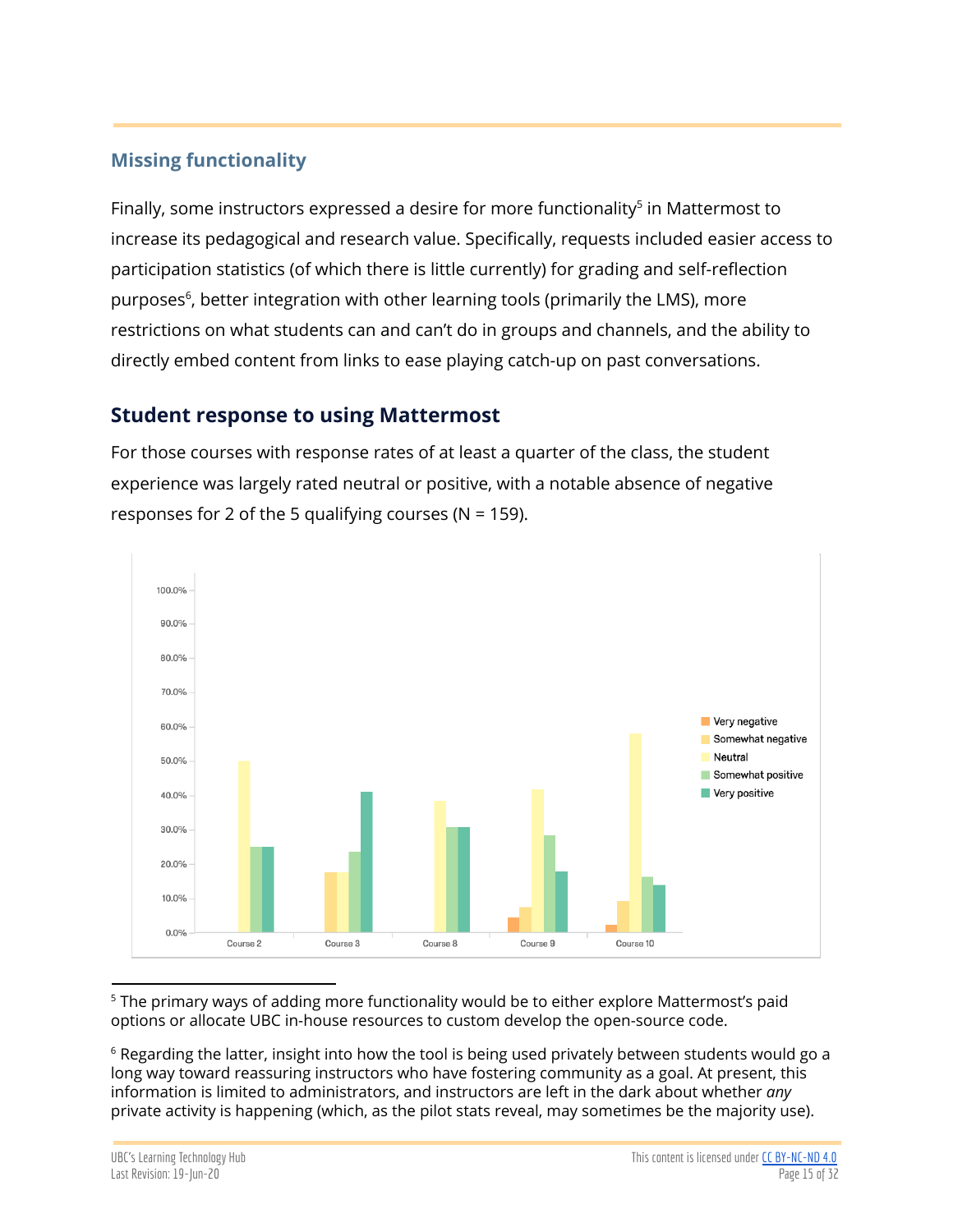Out of respondents for all 8 courses surveyed, about 43% reported a neutral experience (below, N = 159). Rather than indicating apathy about the tool, this seemed to reflect how students genuinely "*feel mixed about it*" and often saw "*there are upsides and downsides*" to using Mattermost.



Further reinforcing this ambivalence, the 42 comments left in the single text box for Course 6 (easily the most active course in Mattermost for this pilot) coded as about half positive and half negative. However, around half (20) of the total comments contained *both* positive and negative sentiments, as students freely shared pros and cons of the tool in responding to the open-ended prompt.

In terms of perceived benefits and downsides of Mattermost for students, four primary themes surfaced in each between the two surveys (see  $Appendix B.2$  $Appendix B.2$  and  $B.3$  for related visualizations).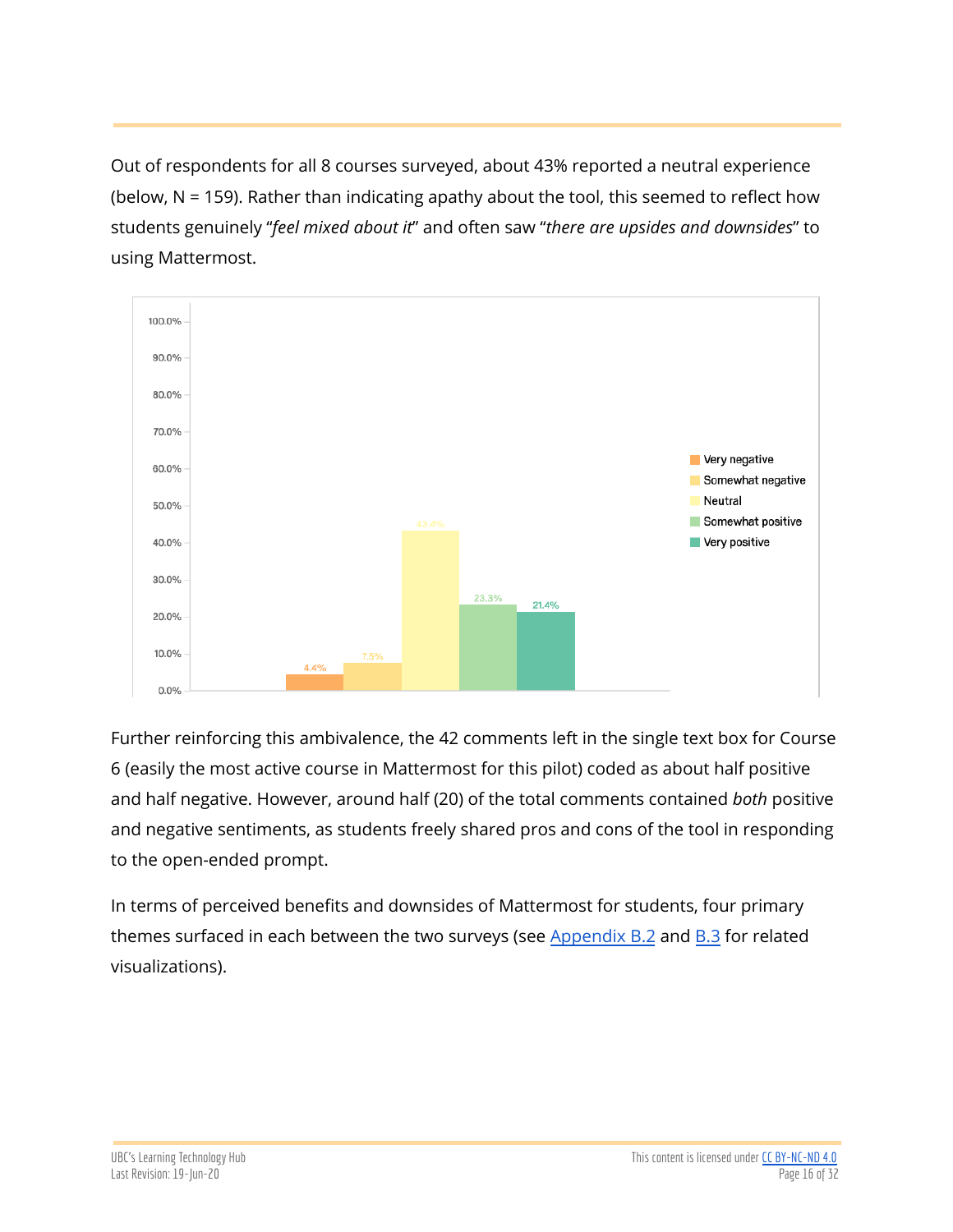## <span id="page-16-0"></span>**Helpfulness of peer interactions and connection**

First, many students simply "*liked the ability to connect and chat with classmates in real time*". Receiving answers to course-related questions from peers largely contributed to students' positive perception of this additional student connection. Either *"I'm able to ask questions and get responses quickly*" or *"able to see answers to questions I'd thought of, but others had already asked*". One student mentioned "*public discussions were very helpful in directing me to the right direction of how to approach certain assignments*", indicating observing more extended dialogue between peers could also provide helpful guidance. Further "*it is a good sounding board*" for "*getting other people's opinions*" when there was not a definitive right answer.

While the student connection offered with chat was "*very helpful for quick messages regarding smaller course questions or content*", in some courses, it also "*allowed us to really discuss issues, which can be difficult in online courses*". The real-time aspect in particular "*feels much more connected than just having the discussion forums*" and "*goes a long way in fostering a sense of community, a struggle that is not easily overcome in online education*". Interestingly, of those students who reported a "Very Positive" experience, nearly half (46%) commented on the student-to-student interaction specifically vs. around a third noting the instructional team connection.

#### <span id="page-16-1"></span>**Good overall ease-of-use and features**

A second reported benefit for some students was the usability of Mattermost (in response to agreeing with "Mattermost was easy to use" below, N = 159). These students either thought the tool was generally "*WAY more user friendly*" than other learning technologies they'd used in the past or noted a specific feature or function that contributed to better ease of use. In particular, students focused on "*how it sends us an email notification*" and/or "*message alerts to my smartphone*", which "*alerted me to important conversations I may have missed*" otherwise.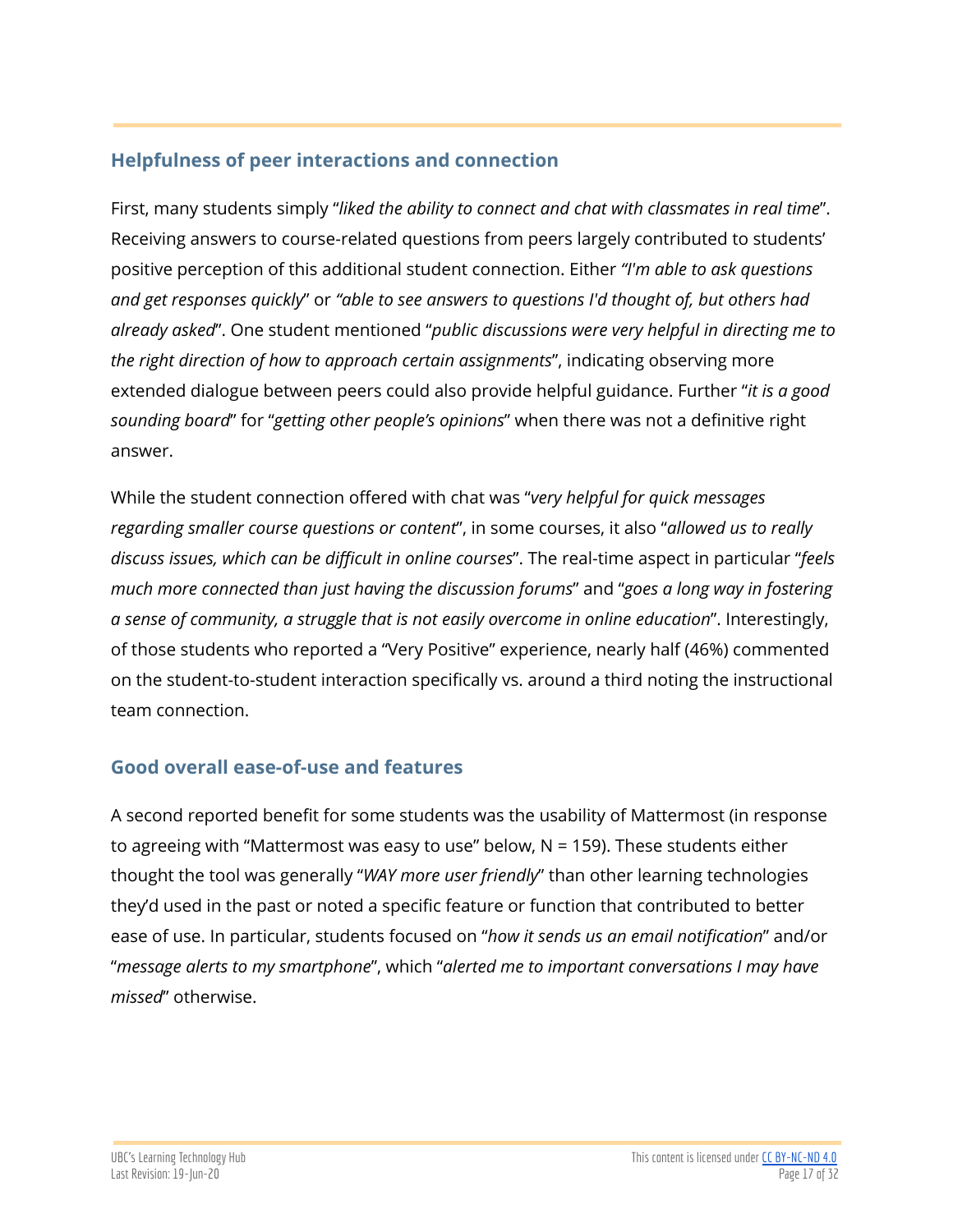

#### <span id="page-17-0"></span>**Immediacy of interactions removed blockages quickly**

Third, many students positively noted the more immediate interaction with peers and instructional teams. Students frequently described communications as "*quick*", and this "*speed of connecting with the professor and other students*" in Mattermost helped avoid "*having to schedule a meeting or waiting until the next class*" so students could move forward on their course work. Faster and better access to instructional teams specifically was appreciated for those who felt they had it. "*The ease of being able to have quick communication with my professor and TAs*" meant students could check in about something (a question, a clarification, a draft) "*without the hassle of sending emails*" and the sense these messages are simply going into the void (especially "*if a professor decides to stop using email completely"* or gave that impression through lack of response). One student noted the immediacy even "made me more inclined to ask questions" in the first place<sup>7</sup>.

 $7$  Two instructors made similar statements about students asking more questions, but in a less positive light: "*any technology invites you to send off things right away, without giving it any thought*", so "I can see how that can be a problem too because they might start relying on 'what can I say immediately?' *vs. reading instructions*" first.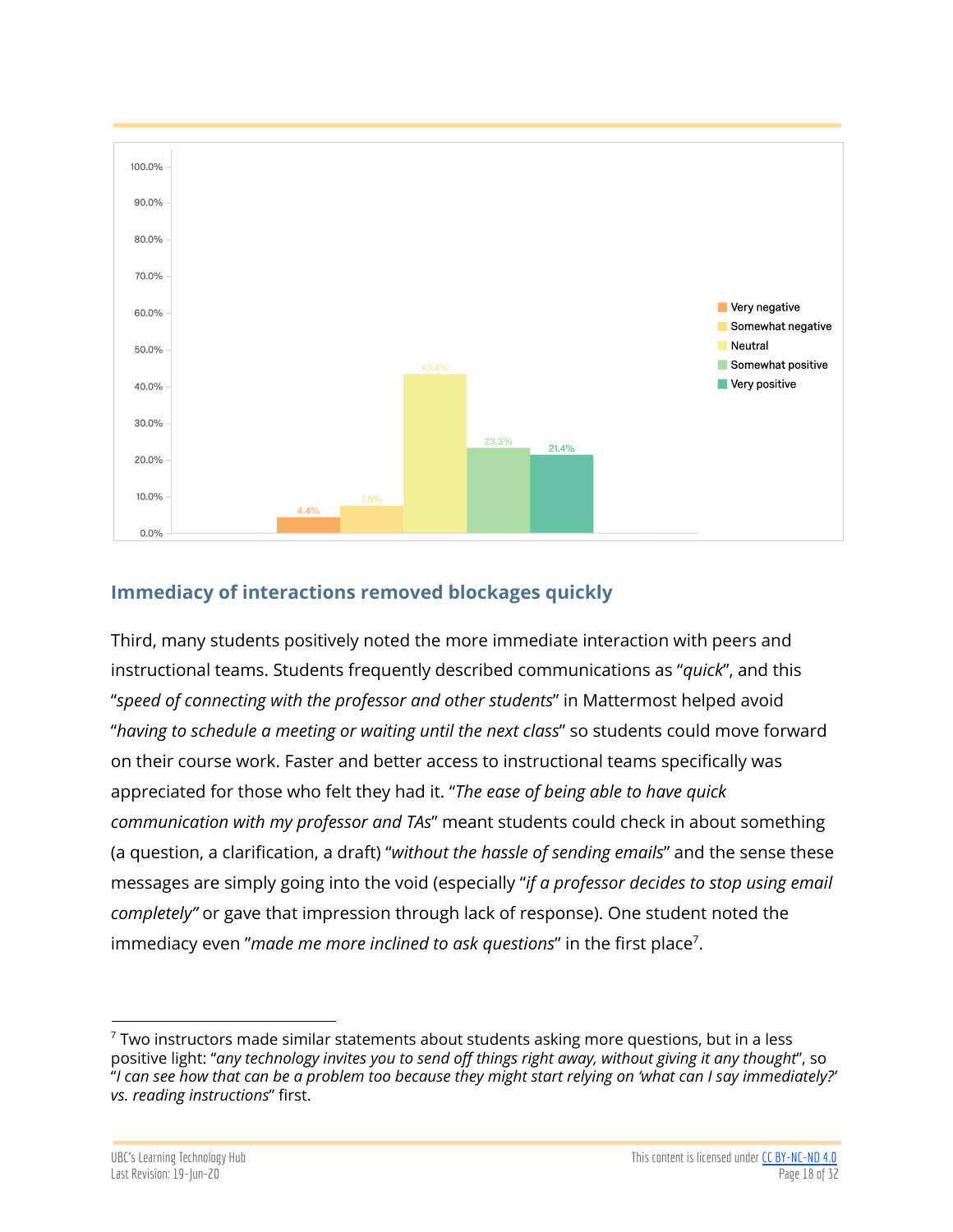#### <span id="page-18-0"></span>**Nice to share informal space with peers**

Finally, the chance to engage informally emerged as a benefit specifically in Course 6. Many students in this course liked the "*space for informal conversation beyond courses*" provided by the chat, where conversations seemed "*free flowing on a variety of topics*". This "*provides a more informal forum to share ideas and resources*" with "*lots of valuable additional information that [...] wouldn't be in a more formal discussion arena*", where topics can feel more specific, restrictive, and strictly academic (i.e., less tangentially related).

#### <span id="page-18-2"></span>**Platform disconnected from primary course sites**

On the flipside, one of the biggest downsides of Mattermost for students was that it existed outside of the main course site for most ("*it was on yet another platform*") and required a separate login ("*another account, another password*"). This frustration coupled with "*the time commitment of learning and attending to one more format*" is not limited to Mattermost and commonly expressed by UBC students, but Mattermost seemed to heightened it a bit because of the real-time aspect of discussions. Some students felt more pressure to try to stay up-to-date, and the lack of integration "*made it more difficult to make the effort each week to check up*" on conversations, especially if students did not install an app (due to a deliberate choice or lack of awareness) . "*If I am busy working on my course home page - I* 8 *don't want to leave*", and this meant some students "*remember to check Mattermost as an anxious afterthought*" or not at all.

#### <span id="page-18-1"></span>**Information overload with existing commitments**

Similarly, since most students already interact with one or more social platforms outside courses (including email) and may already be asked to keep track of a course site, blog, and/or discussion forum, some did not welcome another avenue for communication. "*The last thing I want or need is yet ANOTHER way to chat*" when there are already "*many other modes of communication to keep up with in personal, professional and now academic life*". For these students, Mattermost became "*essentially an additional platform to check*" and in

 $8$  The majority of students in most courses accessed Mattermost through the website itself, so regular signing in was a part of their experience.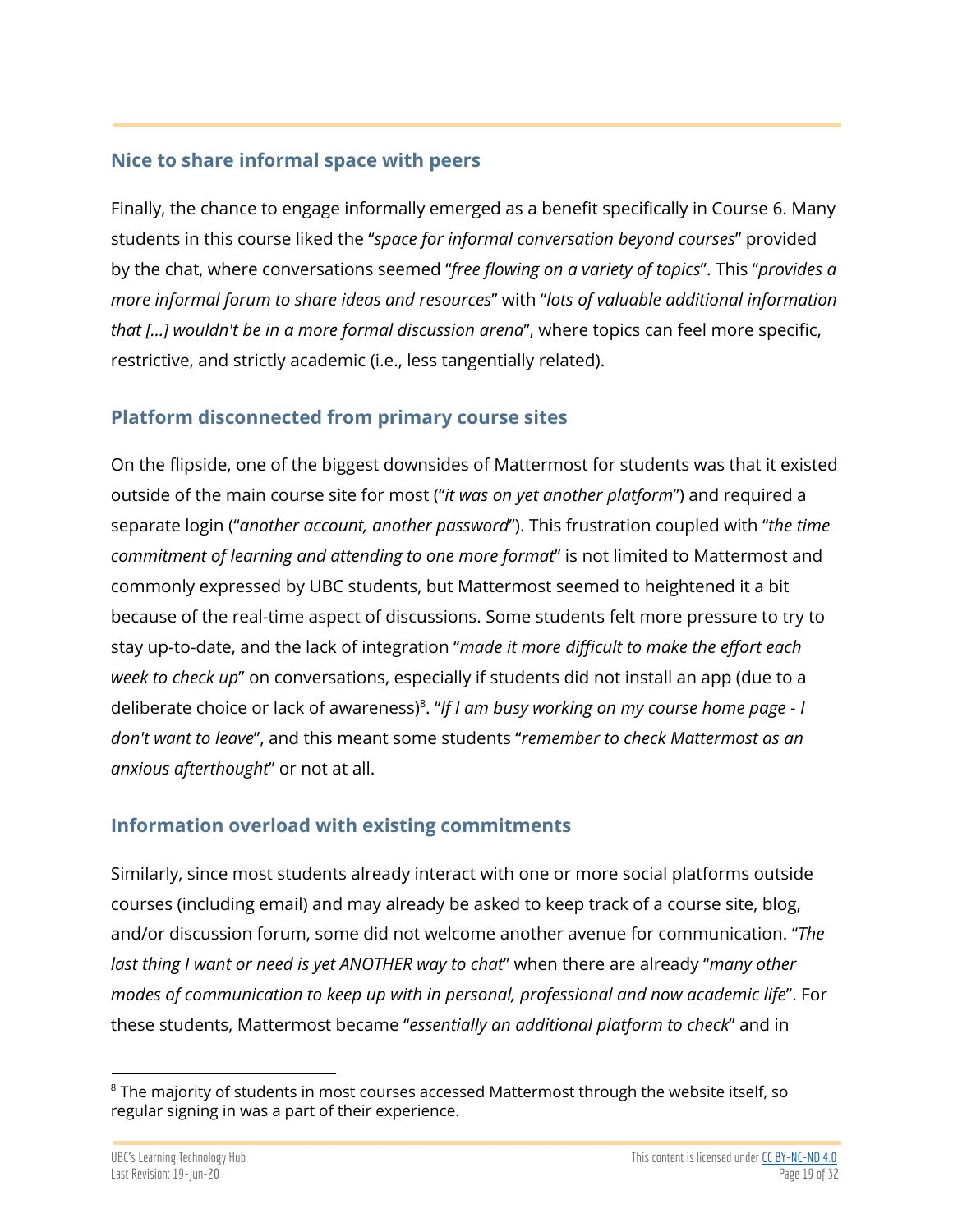courses with more Mattermost content to parse, some found "*checking it on a frequent basis makes me feel overwhelmed and distracted from other things*" including importantly "*engaging in the course content independently*".

#### <span id="page-19-0"></span>**Usability issues, especially as more content added**

Third, some students also struggled with specific features of Mattermost that did not work as they expected. Particularly early on—while still becoming familiar with the platform—if students ran into issues with learning how to access, set up apps, or download files, they sometimes concluded *"it seems more convenient just using email*" to communicate and abandoned Mattermost. Even some students who spent time getting familiar noted a difficulty when the content in an individual channel started to become "*clogged*" or "*cluttered*". Excess content for some made it "*challenging to find the start of a thread*" and "*overwhelming and time consuming at times to be interactive*" because "*it's not easy to sort through and find what's relevant to me"* or where it made sense to jump in<sup>9</sup>. Some students thought part of the confusion had to do with how their peers interacted with the platform (not necessarily how Mattermost itself worked), but "*I am just not sure how to encourage others to post in a more organized fashion*".

#### <span id="page-19-1"></span>**Feeling of being left out at times**

A final downside of Mattermost was a reverse reaction to those who noted a stronger community feel: some students (particularly in Course 6) thought they were missing out. In courses with minimal uptake, students who checked in hoped to find more of their peers active and were disappointed—"*I would have used the group chat if more of my classmates used it*". In courses with more uptake, the issue was students feeling "*left out*" of activity. This was sometimes due to time zone differences or work/home life commitments, so "when I get a chance to log-in, often I feel very 'out of the loop' of the discussions" or "the topic *has moved on*". But this was also a matter of personality, mirroring struggles with in-person classroom participation. Some students who were available/online were simply not as ready to contribute in real time, whether because they were "a *more pensive contributor so*

 $9$  This overwhelm makes sense in looking at the statistics noted earlier, wherein some of the main public channels (often titled "Town Square") contain hundreds of posts in total.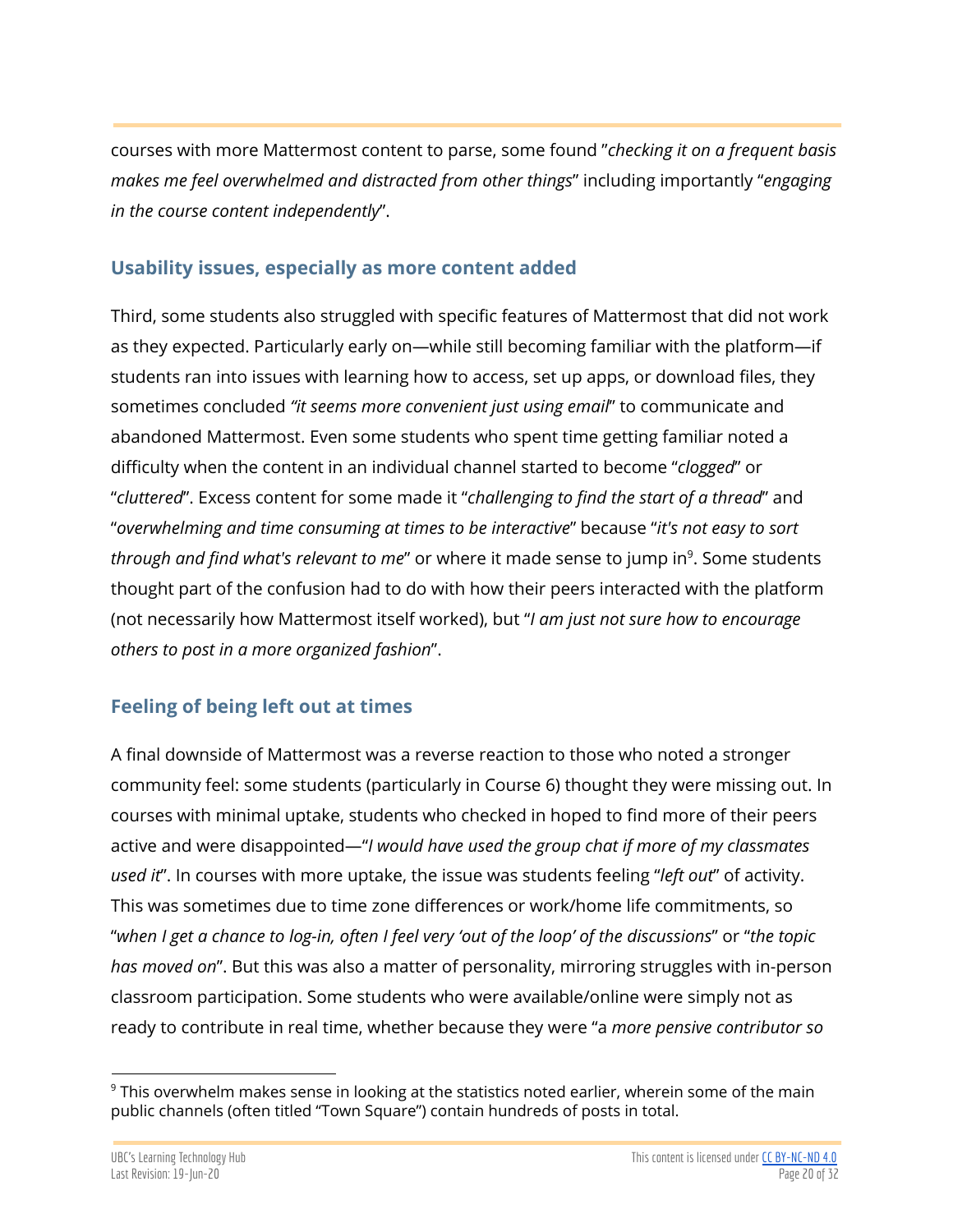*need more time to reflect*" or "*find it difficult to jump into a conversation*" when "*there are a lot of cooks in the kitchen*" already.

# <span id="page-20-0"></span>**Recommendations**

Based on this pilot's outcomes, these are some recommendations for how Mattermost could best be implemented at UBC to maximize its perceived benefits and minimize its perceived shortcomings.

## <span id="page-20-1"></span>**1) Set up for smaller groups of students at once**

# **May address**

- Usability issues, [especially](#page-19-0) as more content added (student issue)
- **[Feeling](#page-19-1) of being left out at times (student issue)**
- Helpfulness of peer [interactions](#page-16-0) and connection (student benefit)
- Nice to share [informal](#page-18-0) space with peers (student benefit)

Mattermost may be better suited for smaller numbers of students at once, so students feel they can meaningfully contribute and interact without being drowned out or overwhelmed by the content of too many peers. As one instructor acknowledged, "*it's hard when 40 people are interacting*" in the same space, and this individual was not alone in thinking "*one thing that I will change is I will keep both sections separate*" or otherwise break the students into smaller groups for future uses of the tool<sup>10</sup>. One instructor with experience using smaller groups in team chat also advised keeping group minimums to 10, since "*sometimes groups don't gel*" when arbitrarily split up, so each group needs enough students for varied participation of its members.

One implementation approach could be to add students immediately to private group-based channels within each larger Mattermost team, and direct students there as soon as they join (as was done in Course 7). This allows public channels to remain shared spaces for things like course-wide announcements.

<sup>&</sup>lt;sup>10</sup> Notably, the two courses with 50% and higher reported positive experience had just 15, 25, and 16 students registered in Mattermost.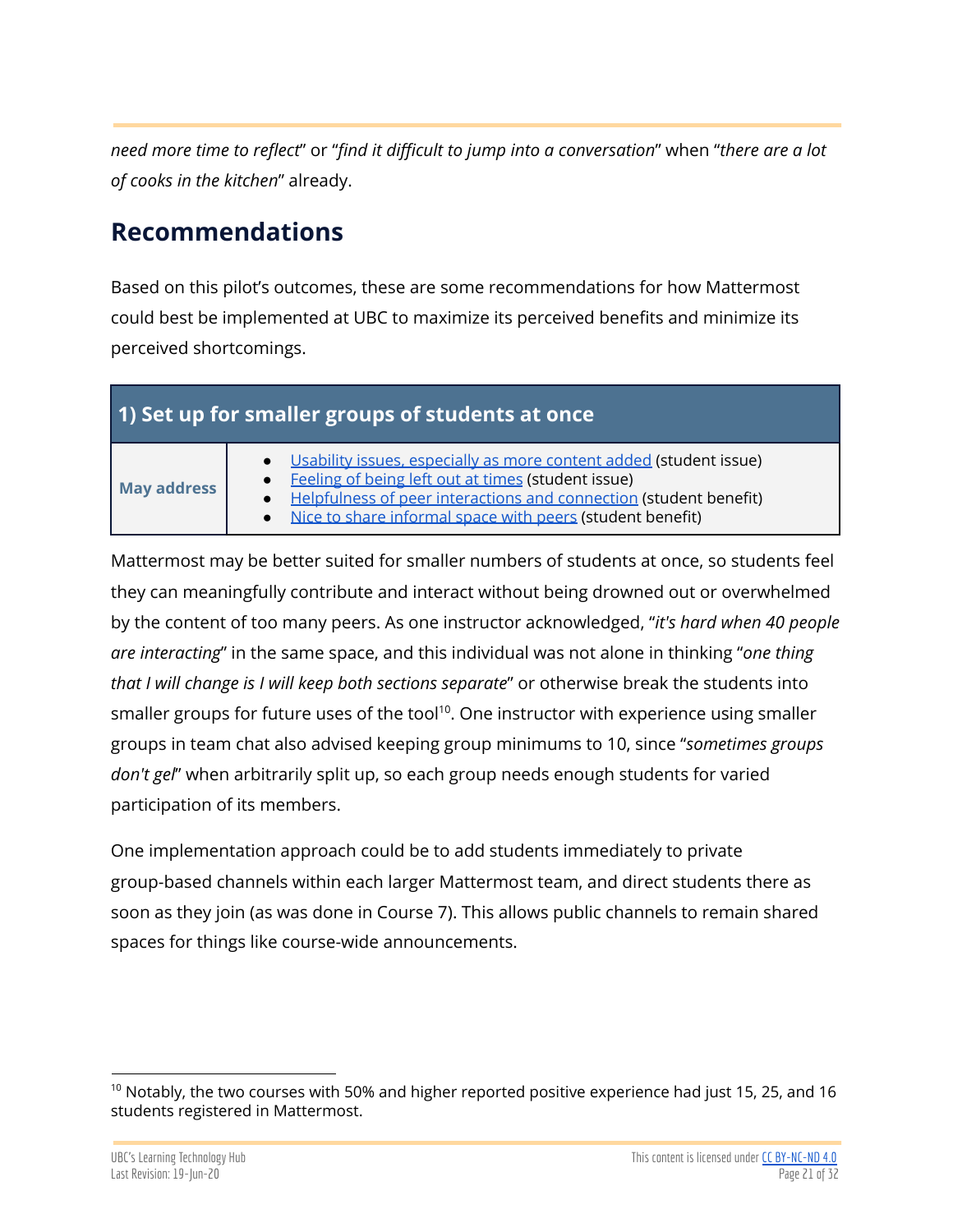## <span id="page-21-0"></span>**2) Organize content into clear channels and guide shared organization**

#### **May address**

- Modern, relevant interface and [interactivity](#page-12-0) (instructor/TA benefit)
- Information overload with existing [commitments](#page-18-1) (student issue)
- Usability issues, [especially](#page-19-0) as more content added (student issue)

A common theme in student comments regarding advice they would give instructors was that Mattermost "*needs to be organized*" into more or better channels, especially for public channels anyone can join. Instructors can potentially help by establishing core public channels for different types of interactions, topics, weeks, or assignments and explicitly articulating (and modeling) what these are intended for. Subheaders areas in Mattermost channels and could be used as instructional descriptors for further emphasis.

Instructional teams explaining the basics of when to use a direct message vs. an @mention vs. a private channel and the purpose of (and difference between) channels and tags could also be useful, especially for students new to this kind of communication medium. Ideally, support staff could write and make available a general overview document or help page to aid with this kind of high-level training, so all students understand better how to contribute.

# <span id="page-21-1"></span>**3) Set expectations around instructional team availability**

#### **May address**

- Pressure on [instructional](#page-12-1) team work-life boundaries (instructor/TA issue)
- Good 1-on-1 [instructor-student](#page-10-1) communication (instructor/TA benefit)
- Immediacy of [interactions](#page-17-0) removed blockages quickly (student benefit)

Instructors/instructional teams should decide ahead of time roughly when and how they will use and monitor the communication on Mattermost—as one TA stated, "*from the get-go, provide a schedule*". This pilot did not surface clear findings in terms of availability best practices; what seemed more important was how well expectations were communicated to students.

If instructional teams were available when students expected, they seemed satisfied with response rates (and dissatisfied if expectations were unclear or unmet, e.g., office hours unattended on Mattermost). As one student explained, the instructor "*gave us reasonable expectations of how [the instructor] sought to use it, which allowed us to use the platform more*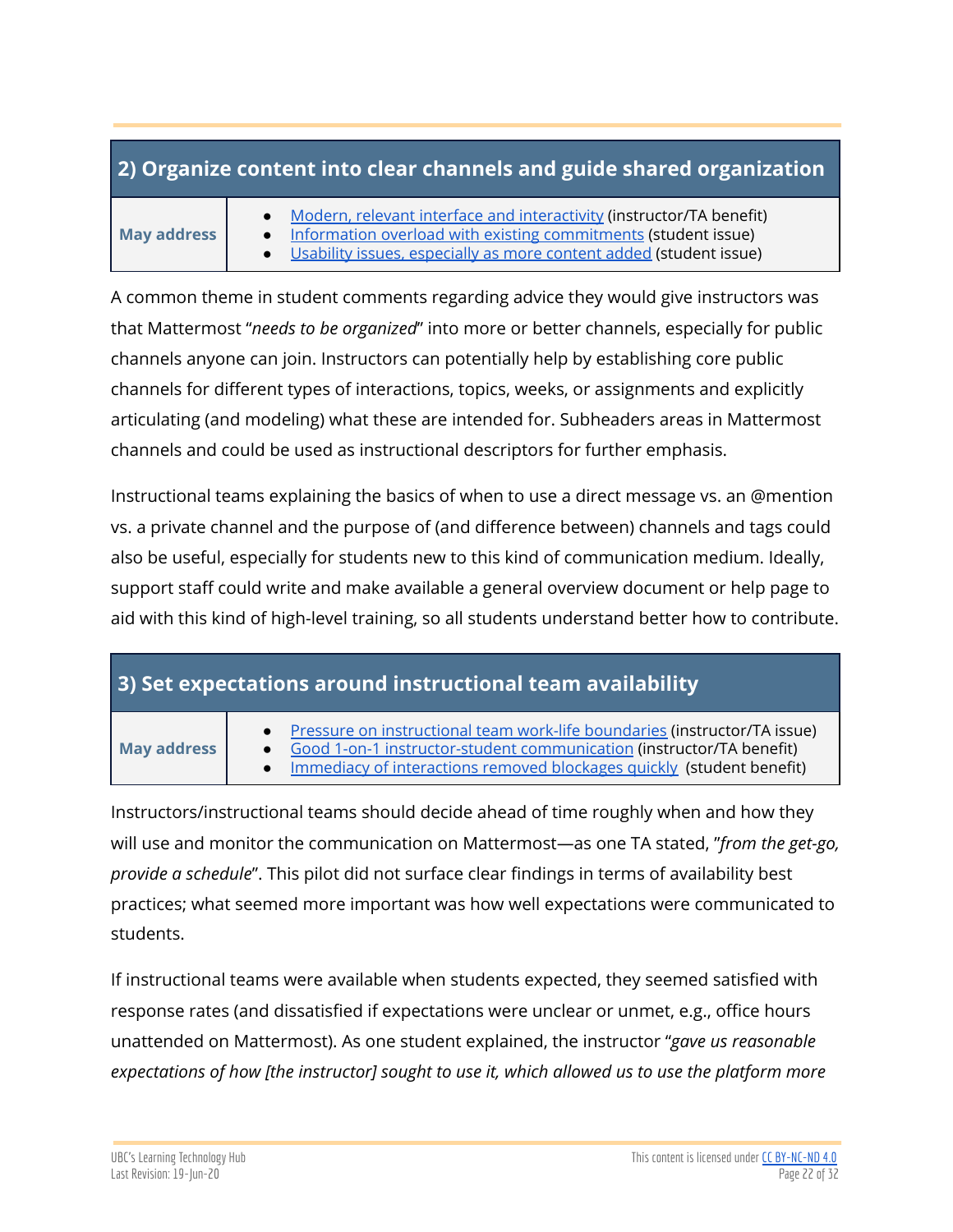*as we understood the norms around it*". In other words, when students understand how (and when) an instructor will interact, they may be able to adjust their interactions accordingly. And these boundaries can benefit both sides so, as one instructor put it, "*even though I get messages, I have the sanity and the peace of mind*" from not having the pressure to respond all the time, right away.

Availability guidelines could be as simple as setting times students can expect real-time responses and times to expect a delay (as well as how much of a delay, e.g., within a couple hours, half day, full day).

<span id="page-22-0"></span>

| 4) Integrate or regularly prompt to promote use |  |  |  |  |  |  |  |
|-------------------------------------------------|--|--|--|--|--|--|--|
|-------------------------------------------------|--|--|--|--|--|--|--|

| <b>May address</b> |
|--------------------|

- Good overall [ease-of-use](#page-16-1) and features (student benefit)
- Information overload with existing [commitments](#page-18-1) (student issue)
- **[Feeling](#page-19-1) of being left out at times (student issue)** 
	- **Platform [disconnected](#page-18-2) from primary course sites (student issue)**

Mattermost would certainly benefit from integration inside an existing LMS (e.g., Canvas), so students can access it within the context of the rest of their course content. But without this, instructors may still help uptake by prompting students to use the chat from the course site, when appropriate—"*go [there] and say I just posted something to Mattermost*"—to spark discussion, even linking directly to the post. Or, as happened with Course 8, instructors could consider hosting the core content in Mattermost—*"post all the course documents in the channels*"—rather than having a separate repository.

Additionally, instructors could encourage students to use and customize the built-in email or push notifications, which many students said reminded them to check in more regularly. Instructional teams triggering notifications by regularly adding new content to top channels could also help (and RSS feeds can be integrated with Mattermost as a means of automatically adding content to specific channels).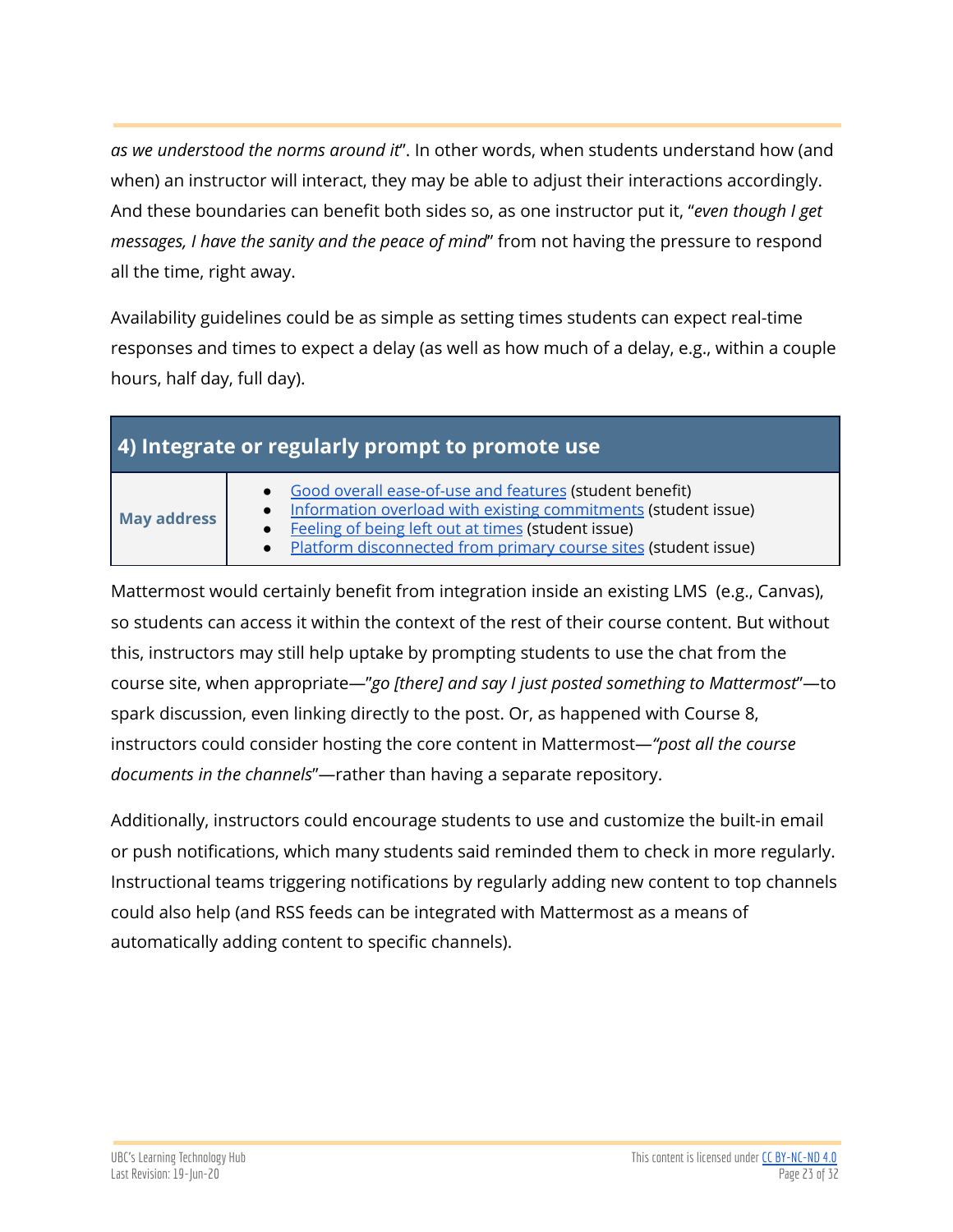<span id="page-23-0"></span>

| 5) Set loose guidelines for student participation |                                                                                                                                                                                                                                                                                                                                                           |  |  |  |  |  |  |
|---------------------------------------------------|-----------------------------------------------------------------------------------------------------------------------------------------------------------------------------------------------------------------------------------------------------------------------------------------------------------------------------------------------------------|--|--|--|--|--|--|
| May address                                       | • Ability for peers to answer each other's questions (instructor/TA benefit)<br>• Information overload with existing commitments (student issue)<br>• Unclear how much to encourage student uptake (instructor/TA issue)<br>Immediacy of interactions removed blockages quickly (student benefit)<br>• Feeling of being left out at times (student issue) |  |  |  |  |  |  |

Since this pilot was a trial run of Mattermost for many, instructors were understandably reluctant to define how students should interact with it. However, setting future guidelines for student participation could alleviate some of the student stress brought on by having a new additional communication channel to monitor that could feel like a 24/7 commitment.

In particular, instructors could consider:

- Establishing explicit times for real-time discussions (with varying time slots that allow all distance students to participate, regardless of time zone).
- Highlighting a specific channel, hashtag, or thread each week (mimicking "trending" feeds on other social media platforms) in more active courses, possibly by using the pinning feature in Mattermost, to help students who aren't broadly engaged to focus on this one more manageable conversation.
- Adding marks or badges for participating at least x number of times in a term (or x number of times each week to encourage more regular contributions) and/or providing marking or other incentives specifically for asking and answering peer questions in chat.
- Assuring students they can contribute later and take their time; conversations don't have to be synchronous and replying to an earlier post will bring the original comment back around in the user interface, so other students are reminded of the context.
- Helping students determine limits around their use of this social platform and emphasizing, as one instructor articulated, "*they don't need to be glued to it the whole time*" rather, "*it's like everything 'with measure'*".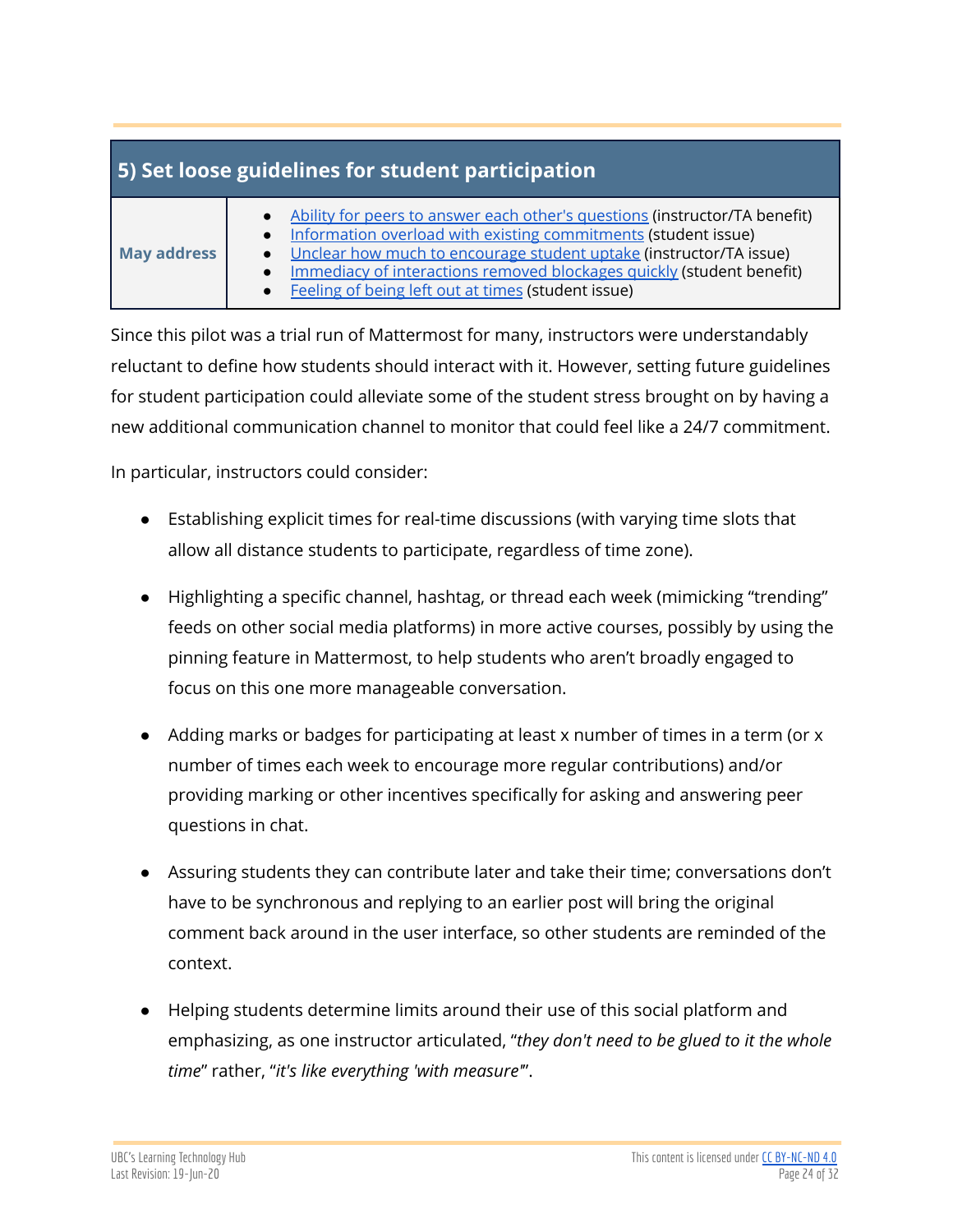Regarding the final point, addressing this directly could provide a similar benefit as familiarizing students with a modern communication tool: they would learn an important skill (determining how much and how often to monitor and participate in a social technology) with potential direct real-world applicability in personal and professional life. This could help ease, as one instructor put it, the sense with these technologies that "*it doesn't feel like we are really in charge of our lives*".

#### <span id="page-24-0"></span>**6) Emphasize private instructor-student communication options**

#### **May address**  $\begin{bmatrix} 0 & 0 \\ 0 & 0 \end{bmatrix}$  and 1-on-1 [instructor-student](#page-10-1) communication (instructor/TA benefit)

As noted earlier, private communication use in the form of direct messages and private channels dominated in many of the courses, and several instructors felt it offered heightened value for 1-on-1s between themselves and students in online courses. One instructor noted this "*allows me to increase the quality*" of online courses specifically, and it may make sense for instructors to highlight these options especially with distance students.

#### <span id="page-24-1"></span>**7) Explain why Mattermost over other more established chat tools**

**May address •** Platform [disconnected](#page-18-2) from primary course sites (student issue)

Some student comments reflected a sense of confusion about why they were directed to use Mattermost over more established chat tools like Slack or Facebook (since many already have accounts there for personal use). Explaining how Mattermost complies with privacy legislation and why this should matter to students both in and outside academics could be a good learning opportunity, in addition to justifying the use of a separate tool.

Implementing Mattermost with these recommendations may help resolve some of the concerns brought forward by instructional teams and students and improve future users' perceptions of the tool's pedagogical value.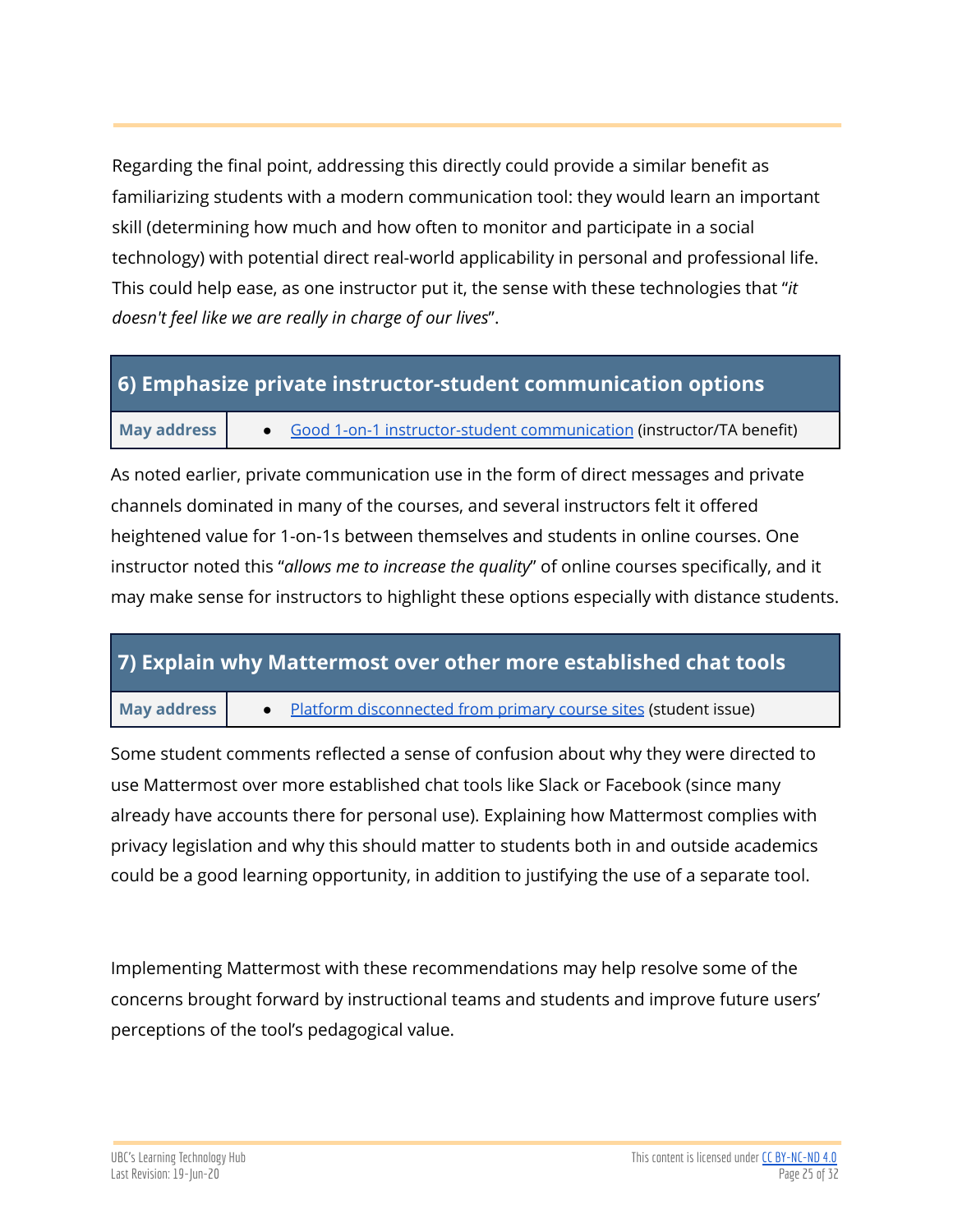# <span id="page-25-0"></span>**Appendices**

# <span id="page-25-2"></span><span id="page-25-1"></span>**Appendix A - Instruments**

#### **A.1) Instructor interview questions**

- 1. What were your main objectives for using Mattermost?
- 2. How was Mattermost integrated into the course overall?
- 3. How were students introduced to and prompted to use Mattermost?
- 4. How did you integrate Mattermost into your workflow? Specifically, how often did you monitor Mattermost and set expectations for your availability via chat?
- 5. What parts of the term, if any, did you notice Mattermost seemed heavily used or particularly useful?
- 6. How did you access Mattermost (check all that apply)?
	- a. Via the Mattermost website
	- b. I used a desktop/laptop Mattermost app
	- c. I used a mobile Mattermost app
- 7. On a scale of 1 to 5, with 1 being "not at all helpful" and 5 being "very helpful", rate how helpful or not the following features of Mattermost were for you.
	- a. Public channels (aka town square)
	- b. Private channels
	- c. Direct messages to/from teaching team
	- d. Direct messages to/from students
	- e. File sharing
	- f. Search
	- g. Ability to see who is online
	- h. @ mentions
	- i. Threaded discussions
- 8. How effective or not was team chat in supporting your objective(s). Why?
- 9. How effective or not was Mattermost in supporting team chat? Why?
- 10. On a scale from 1 to 5, with 1 being "strongly disagree" and 5 being "strongly agree", rate how much you disagree or agree with the following.
	- a. Mattermost's capabilities met my requirements
	- b. Mattermost was easy to use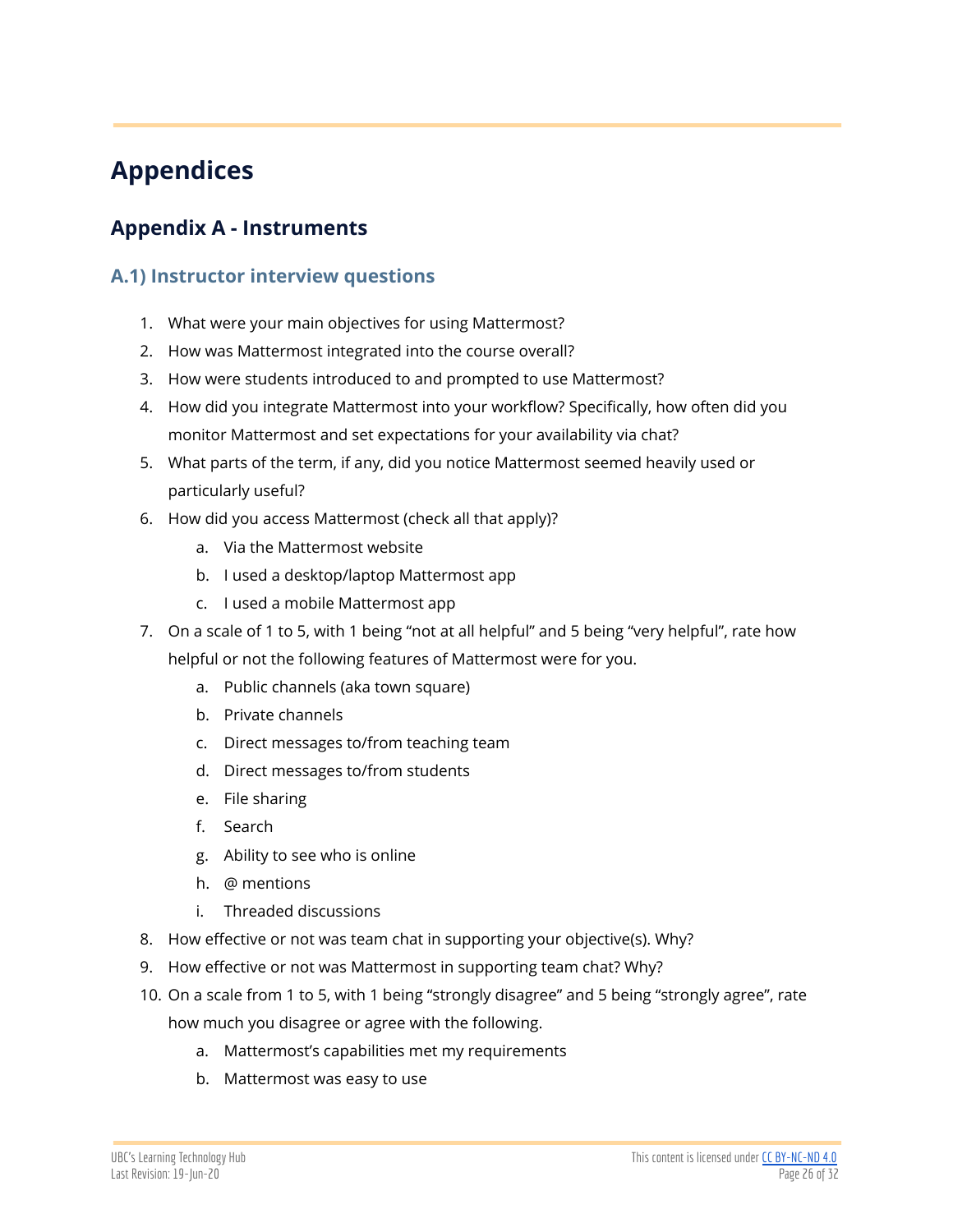- 11. What were the main benefits of using Mattermost?
- 12. What were the main drawbacks/inconveniences of Mattermost?
- 13. Have you used another learning technology that also supports real-time communication? If so, how did Mattermost compare?
- 14. When you needed pedagogical/technical support with using Mattermost, how did you get it?
- 15. On a scale of 0 to 10, with 10 being highest, how likely are you to recommend Mattermost to a colleague or friend for use in teaching and learning?
- 16. After using Mattermost, what other ideas, if any, do you have about using this technology or a team chat technology for teaching and learning?

#### <span id="page-26-0"></span>**A.2) Student survey questions**

- 1. On a scale from 1 to 5, with 1 being "strongly disagree" and 5 being "strongly agree", rate how much you disagree or agree with the following.
	- a. Mattermost's capabilities met my chat requirements
	- b. Mattermost was easy to use
- 2. How did you access Mattermost (check all that apply)?
	- a. On the Mattermost website
	- b. On a desktop/laptop Mattermost app
	- c. On a mobile Mattermost app
- 3. How often did you use or check Mattermost (select one)?
	- a. Rarely
	- b. A few times during the term
	- c. About once a week
	- d. A few times a week
	- e. About once a day
	- f. Multiple times a day
- 4. On a scale of 1 to 5, with 1 being "not at all helpful" and 5 being "very helpful", rate how

helpful or not the following features of Mattermost were for you.

- a. Public channels (aka town square)
- b. Private channels
- c. Direct messages to/from instructor(s)
- d. Direct messages to/from students
- e. File sharing
- f. Search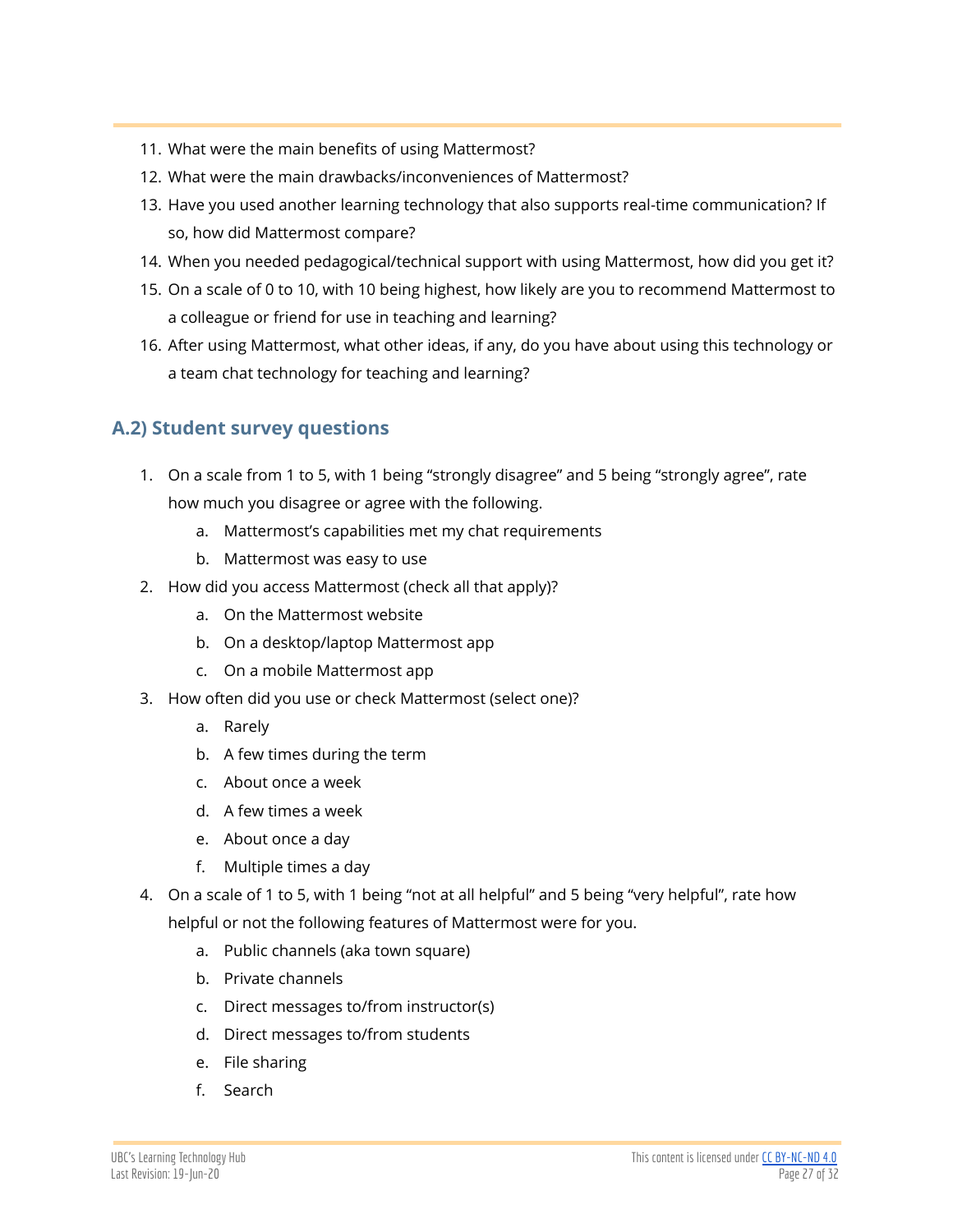- g. Ability to see who is online
- h. @ mentions
- i. Threaded discussions
- 5. How would you rate your overall experience using Mattermost for team chat in this course (select one)?
	- a. Very negative
	- b. Somewhat negative
	- c. Neutral
	- d. Somewhat positive
	- e. Very positive
- 6. What did you like and/or not like about using Mattermost?
- 7. On a scale of 0 to 10, with 10 being highest, how likely are you to recommend Mattermost for use in other UBC courses?
- 8. On a scale from 1 to 5, with 1 being "did not at all benefit" and 5 being "greatly benefited", rate how much or how little benefit you saw from using team chat.
	- a. Communicating with the instructor(s)
	- b. Getting quick answers to course-related questions
	- c. Understanding the course topics
	- d. Completing individual assignments
	- e. Completing group assignments
	- f. Preparing for quizzes or assessments
	- g. Connecting generally with other students
	- h. Contributing my own thoughts and opinions
	- i. Other (please specify):  $\Box$
- 9. On a scale from 1 to 5, with 1 being "greatly decreased" and 5 being "greatly increased", rate how team chat affected your motivation to participate in this course. (If you felt no effect, please select "3".)
- 10. What advice would you give instructors about the best way to they can use team chat in this or a similar course?
- 11. Is there any other feedback you'd like to provide about team chat? (Anything about how team chat affected your learning or how else it could be used?)

# <span id="page-27-0"></span>**A.3) Student open-ended single feedback question**

1. What do you think about Mattermost in the context of this course?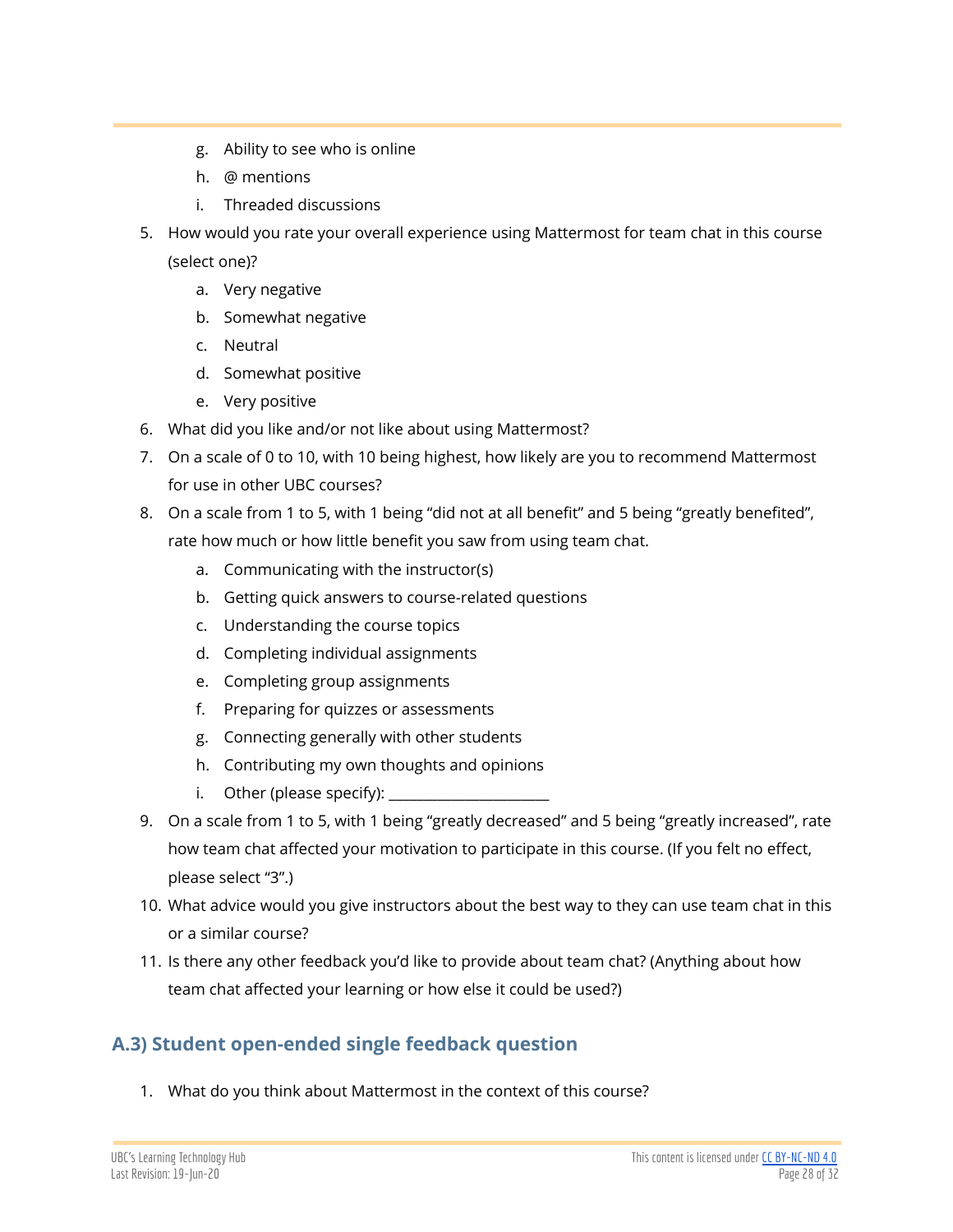# <span id="page-28-0"></span>**Appendix B - Compiled Student Data**

(See: [Qualitative](https://docs.google.com/document/d/1k4cGrpUXpTvTIEDFaKlWYDADzChzGyx35G2Czu7M1to/edit) codes for these questions)

#### **B.1) Student Mattermost "Likes" and "Dislikes" Top 25 Words (N = 42, 64)**

What words did students who commented in Course 6 use to describe Mattermost likes or dislikes?



What words did students who commented in other courses use to describe Mattermost likes or dislikes?

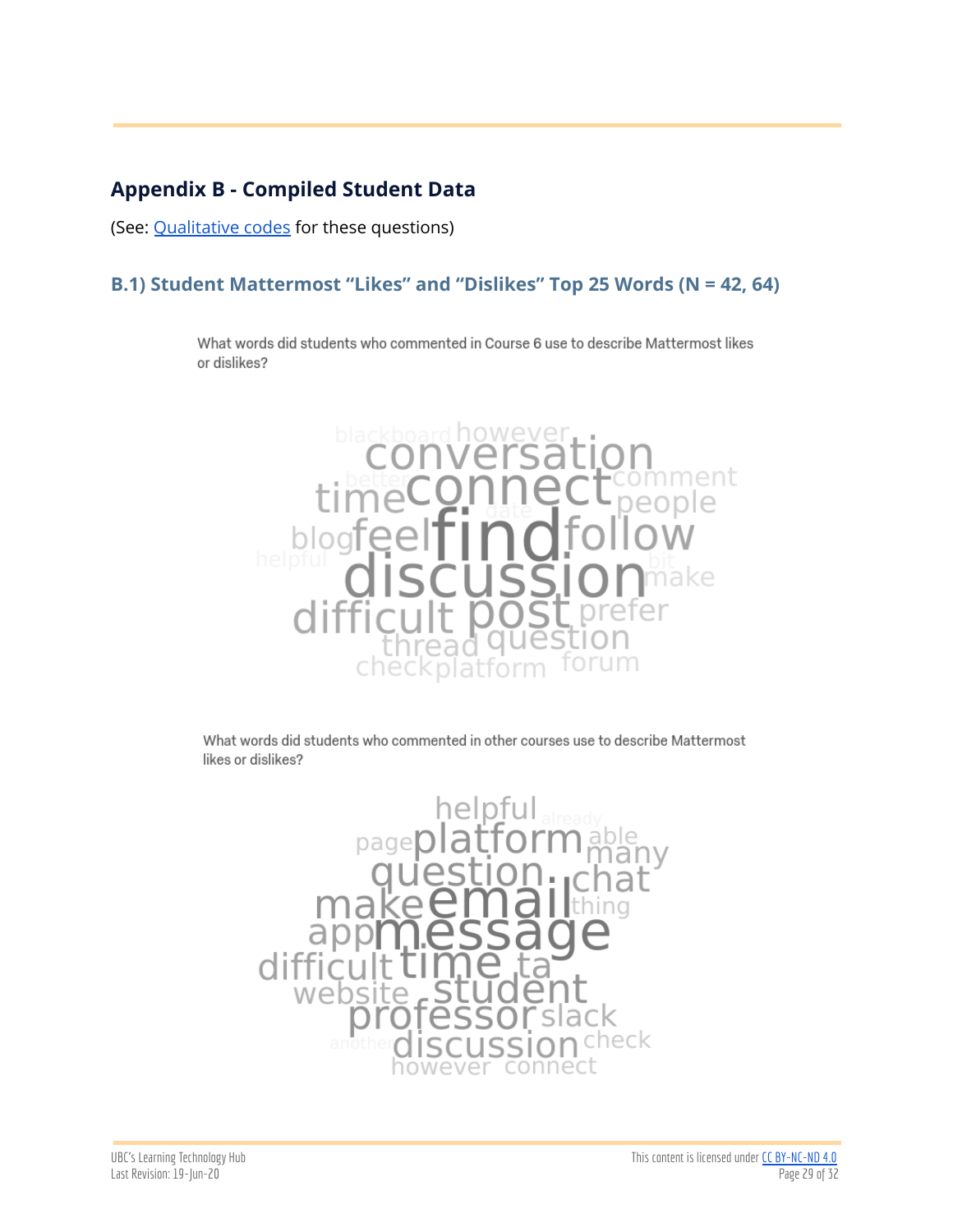

#### <span id="page-29-0"></span>**B.2) Student Mattermost "Likes" (N = 42, 64)**

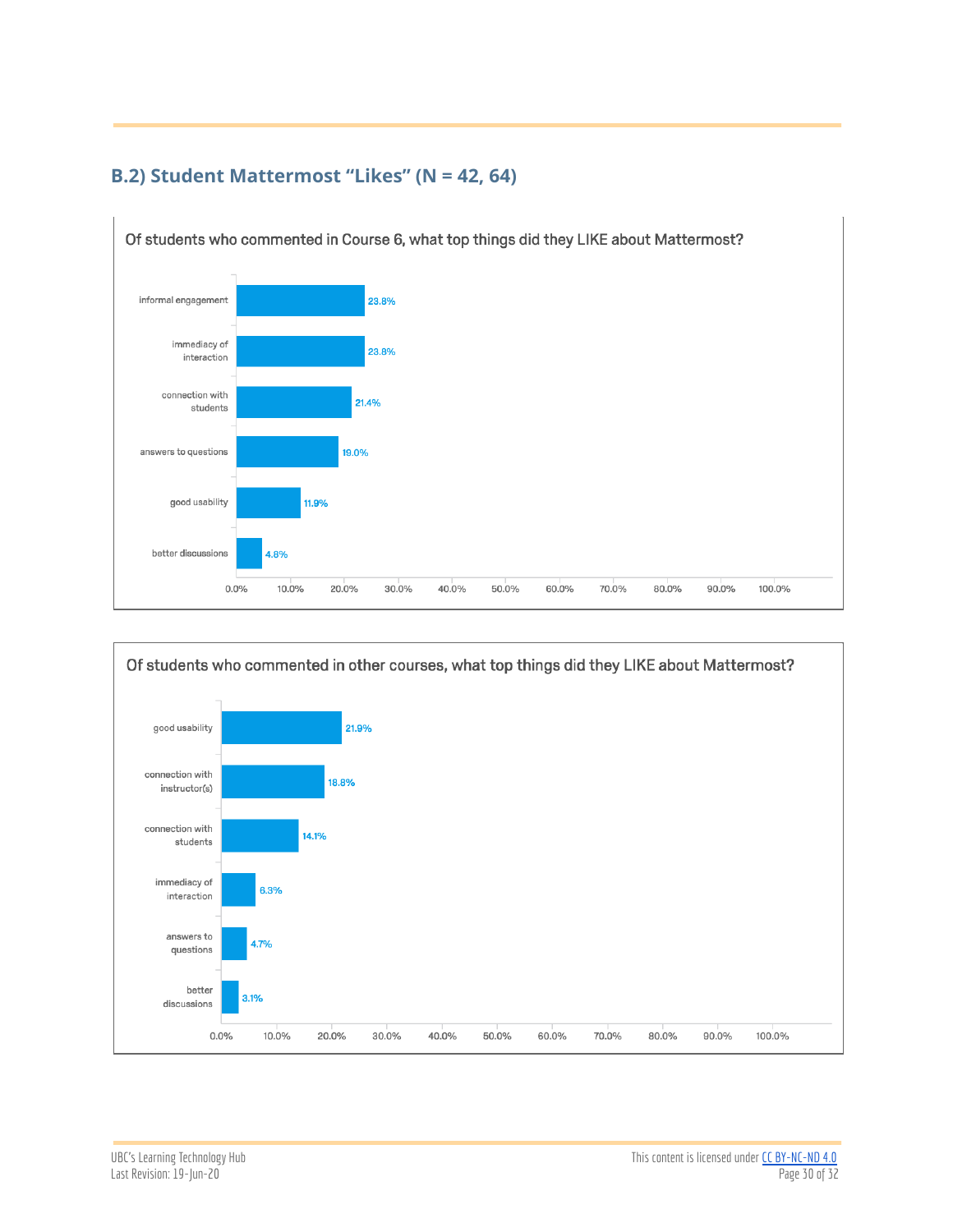

#### <span id="page-30-0"></span>**B.3) Student Mattermost "Dislikes" (N = 42, 64)**